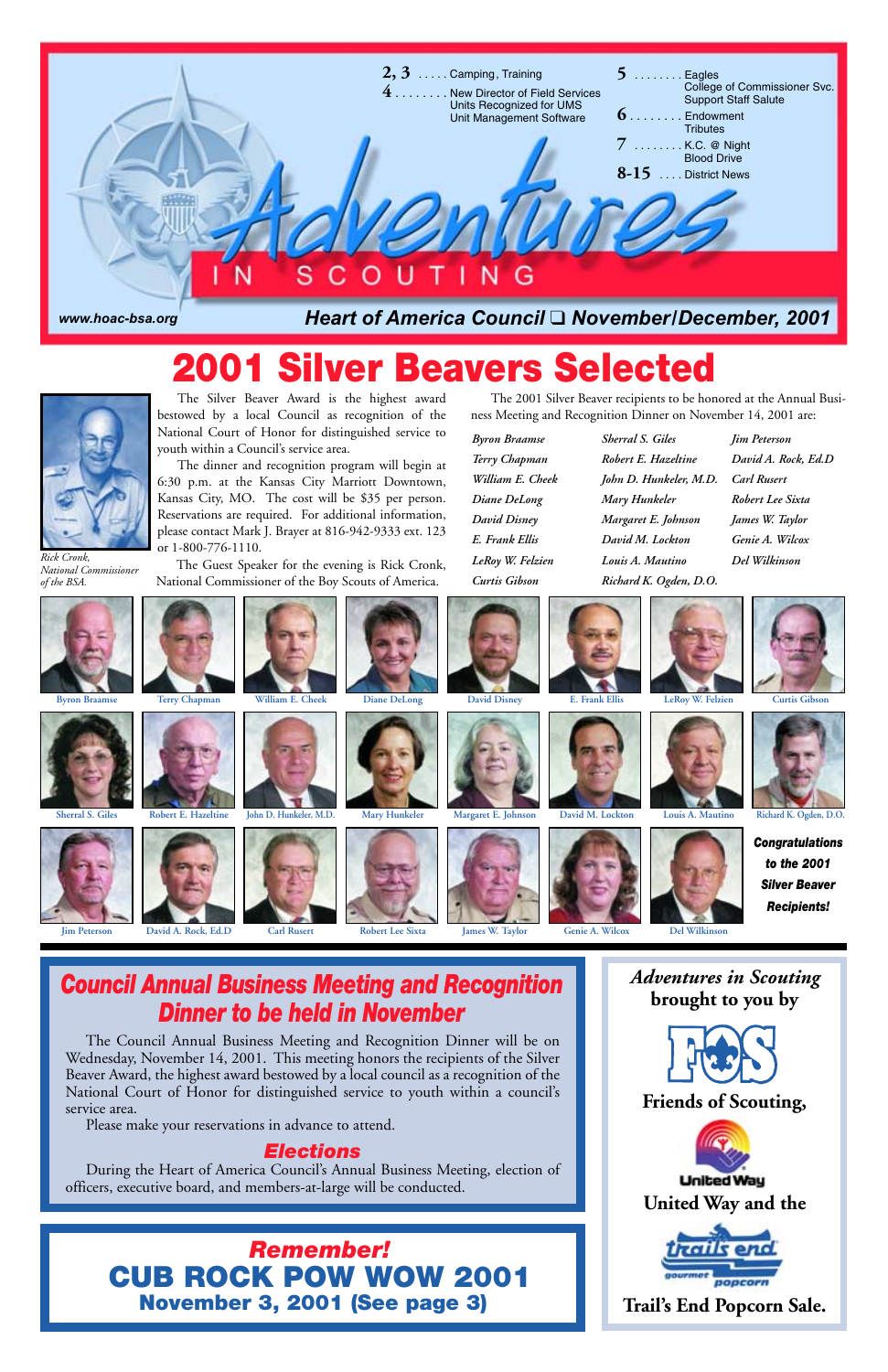Campin

#### ADVENTURES IN SCOUTING

Published January, February, March, April, May, June/July, August, September, October, November/December by the Heart of America Council, Boy Scouts of America. Mailed without charge to all Cubmasters, assistant Cubmasters, den leaders, den leader coaches, Webelos leaders, Scoutmasters, assistant Scoutmasters, Team Coaches, Explorer Advisors, assistant Explorer Advisors, Venturing crew leaders, unit chairmen, chartered organization representatives, district committee, all commissioners, all board members, and can be found on our website, www.hoac-bsa.org

**TAMEGONIT LODGE 147 / ORDER OF THE ARROW 2002 WINTER BANQUET**



| <b>PRESIDENT</b>                  | <b>TREASURER</b>            | <b>SCOUT EXECUTIVE</b> |
|-----------------------------------|-----------------------------|------------------------|
| David M. Lockton                  | Stephen M. Clifford         | James J. Terry         |
| <b>VICE PRESIDENTS</b>            | <b>LEGAL COUNSEL</b>        | <b>EDITOR</b>          |
| Clifford W. Illig                 | David A. Fenley             | Christine S. Latta     |
| Thomas J. McCullough              |                             |                        |
| Debra K. Turpin                   | <b>COUNCIL COMMISSIONER</b> |                        |
| David J. Zimmer<br>E. Frank Ellis | Richard T. Boeshaar         |                        |
|                                   |                             |                        |

# *Camp Staff*

Applications for Camp Staff for Bartle, Naish and Rotary Camps are currently available at the HOAC Council Service Center, on the HOAC website (*www.hoac-bsa.org*) or from your District Executive. Interviews will be starting soon. Get your application in early.

| DATE:  | Saturday, January 5, 2002                                                                                 | registration form!                  | Friends and relatives are invited, so don't forget to include them on the                                                                                 |
|--------|-----------------------------------------------------------------------------------------------------------|-------------------------------------|-----------------------------------------------------------------------------------------------------------------------------------------------------------|
|        | 4:00 PM - Fellowship & Check-In                                                                           |                                     |                                                                                                                                                           |
|        | 6:00 PM - Banquet                                                                                         |                                     | Meet the Lodge Founder's Award Recipients and new Vigil members, witness the<br>installation of the new officers, and see a highlight show of the summer. |
| WHERE: | Kansas City Marriott Downtown<br>200 West 12th Street<br>Kansas City, Missouri                            | include a Winter Banquet 2002 Patch | All registrations received by NOVEMBER 30, 2001                                                                                                           |
|        | Send this registration form & payment postmarked no later than November 30, 2001 to:                      |                                     |                                                                                                                                                           |
|        |                                                                                                           | Heart of America Council, B.S.A.    |                                                                                                                                                           |
|        |                                                                                                           | <b>O/A Winter Banquet</b>           |                                                                                                                                                           |
|        |                                                                                                           | PO Box 414177                       |                                                                                                                                                           |
|        |                                                                                                           | Kansas City, MO 64141-4177          |                                                                                                                                                           |
|        | Questions: Call HOAC Program Services Department @ (816) 942-9333 or 1-800-776-1110                       |                                     |                                                                                                                                                           |
|        |                                                                                                           |                                     |                                                                                                                                                           |
|        |                                                                                                           |                                     |                                                                                                                                                           |
|        |                                                                                                           |                                     |                                                                                                                                                           |
|        |                                                                                                           |                                     |                                                                                                                                                           |
|        |                                                                                                           |                                     | Total Enclosed  \$                                                                                                                                        |
|        | List all persons attending in the space provided below (use a separate sheet for additional reservations) |                                     |                                                                                                                                                           |
|        |                                                                                                           |                                     |                                                                                                                                                           |
|        |                                                                                                           |                                     | 8.                                                                                                                                                        |
|        |                                                                                                           |                                     |                                                                                                                                                           |
|        |                                                                                                           |                                     |                                                                                                                                                           |
|        | <u> 1989 - Johann Stoff, amerikansk politiker (d. 1989)</u>                                               |                                     | $11. \_$                                                                                                                                                  |
|        |                                                                                                           |                                     |                                                                                                                                                           |

#### **O/A Winter Banquet Account #1-2371-645.00**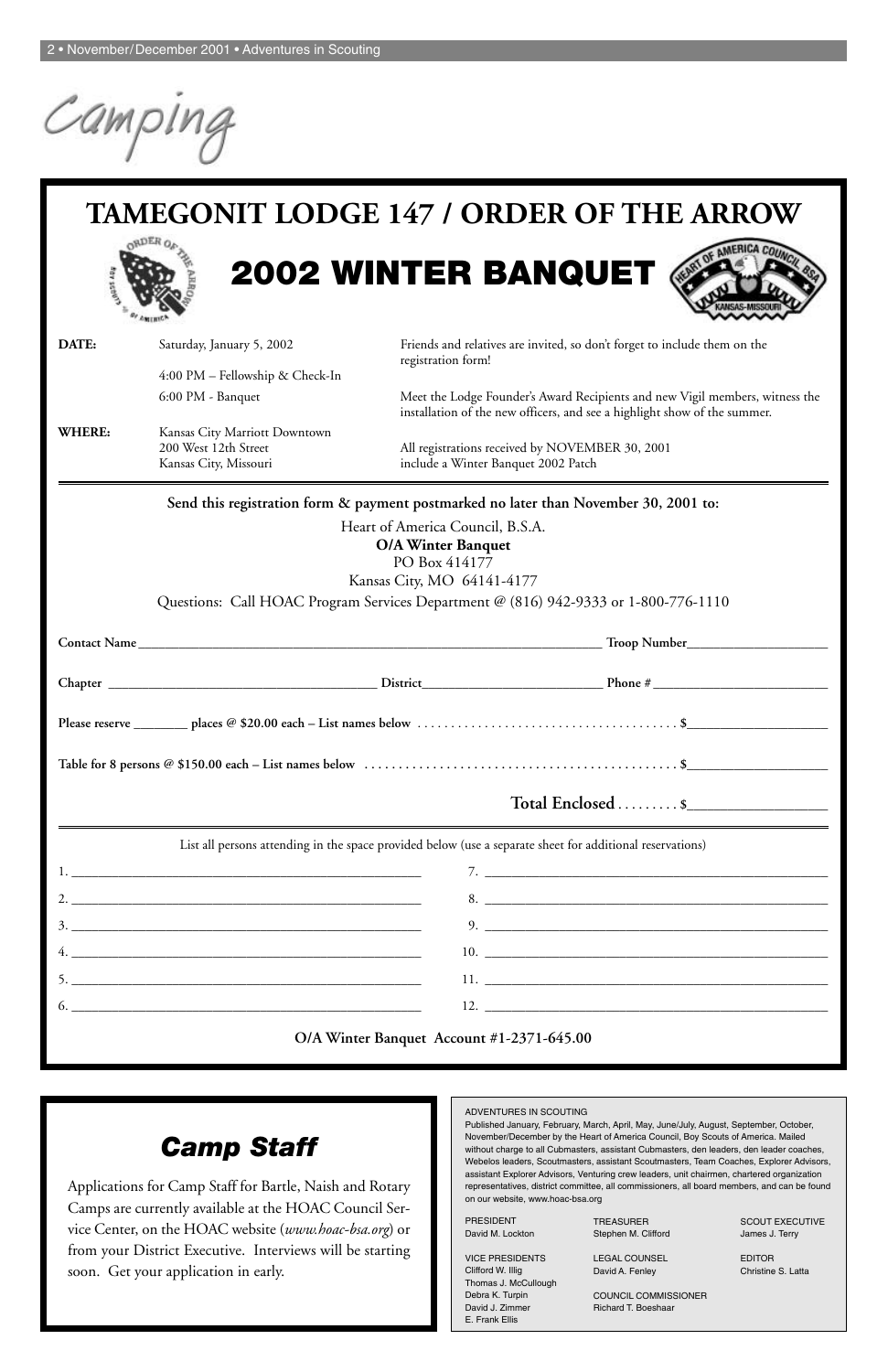

# **BROWNSEA 22 June 2-8, 2002**

# **COURSE FACTS**

#### **WHAT IS THE CONFERENCE?**

Brownsea 22 is an intensive, seven-day outdoor training experience for young men in support of the Scoutmaster's responsibility for the training of troop junior leaders. It is conducted by the Heart of America Council Training Committee, using the Junior Leader Training Conference outline approved by the Boy Scout Division of the Boy Scouts of America.

#### **WHAT IS ITS PURPOSE?**

- To give participants the confidence and knowledge to run the troop program;
- To give participants a basic knowledge of the eleven skills of leadership and help them relate these skills to their troop responsibilities;
- To give participants the opportunity to share ideas and experiences with Scouts from other troops;
- To create an atmosphere where Scouts will experience Scouting at it's best;
- To enhance the relationship between the participant and his Scoutmaster;

#### • To have fun!!

#### **WHO MAY ATTEND?**

Each conference participant must be at least a First Class Scout, 13 years old, and currently filling a leadership position in the troop or likely to assume one soon. He should be proficient in basic Scouting skills.

#### **WHAT'S THE DATE?**

Brownsea 22 will commence on **Sunday, June 2, 2002** and conclude on **Saturday, June 8, 2002**

#### **WHAT'S THE LOCATION?**

The conference will be held at Naish Scout Reservation in Bonner Springs KS.

#### **WHAT'S THE COST?**

The cost of the conference is \$150.00. This includes all food, course materials and one course t-shirt. A deposit of \$25.00 per Scout should accompany the Scouts application **by April 13, 2002.** The balance is to be paid by May 16, 2002. A personal equipment list and health form will be provided upon payment of the deposit.

#### **FURTHER INFORMATION?**

To obtain a registration form, contact Camping Services at 816- 942-9333 x130 or download a form from the Heart of America Council Website at *www.hoac-bsa.org*

# **HEART OF AMERICA COUNCIL OFFERS VENTURING POWDERHORN COURSE**

Powderhorn is a training opportunity designed to expose the Venturing leader to activities and resources necessary to operate a successful Venturing Ranger program in several ways:

- Help Venturing Leaders and Scouters to safely conduct outdoor activities of a fun and challenging nature
- 
- Provides an introduction to the resources necessary to successfully lead their Venturers through a program of high adventure.
- Familiarizes the Advisor with the Ranger program so that he or she can help the Venturer to meet the requirements of the Ranger Award.

This course is based on the Ranger requirements giving participants an exposure to some outdoor/high adventure activities.

The Powderhorn course will be held at Naish Scout Reservation Bonner Springs, Kansas, May 19–25, 2002. The course fee is \$200.00 total, \$75.00 Deposit due with application. Balance due by May 1, 2002.

For more information, and an application, contact Camping Services at 816-942-9333 x130.

# *Trainer Certification*

On September 8, 2001 over 90 Scouters participated in the first step of becoming a certified trainer in the Heart of America Council. The Heart of America Council continues to provide a high quality of training to our volunteers. We believe that every youth deserves a trained leader.

If you are interested in becoming a district trainer, talk to your district training chairman.

*Why?* Because Every Scout Deserves A Trained Leader.

# *There still is time to attend Pow Wow for 2001!*

If you are a new Cub Scout leader and need ideas on how to have an effective den meeting, then this is for you.

You can still walk-in, if you have not already pre-registered.

Pow Wow is a council-wide training event designed especially for leaders of Cub Scouts. It is a single day packed with a year's worth of **fun, games, songs, skits,** and **new information** for adults who want to provide the best Scouting program possible for their boys.

In addition to the many resources POW WOW provides, participants have a chance to meet Cub Scouters from all over the Heart of America Council and a few from around the nation.

Saturday, November 3, 2001 Truman High School 3301 S. Noland Road, Independence, MO 7:30 a.m. – 3:00 p.m.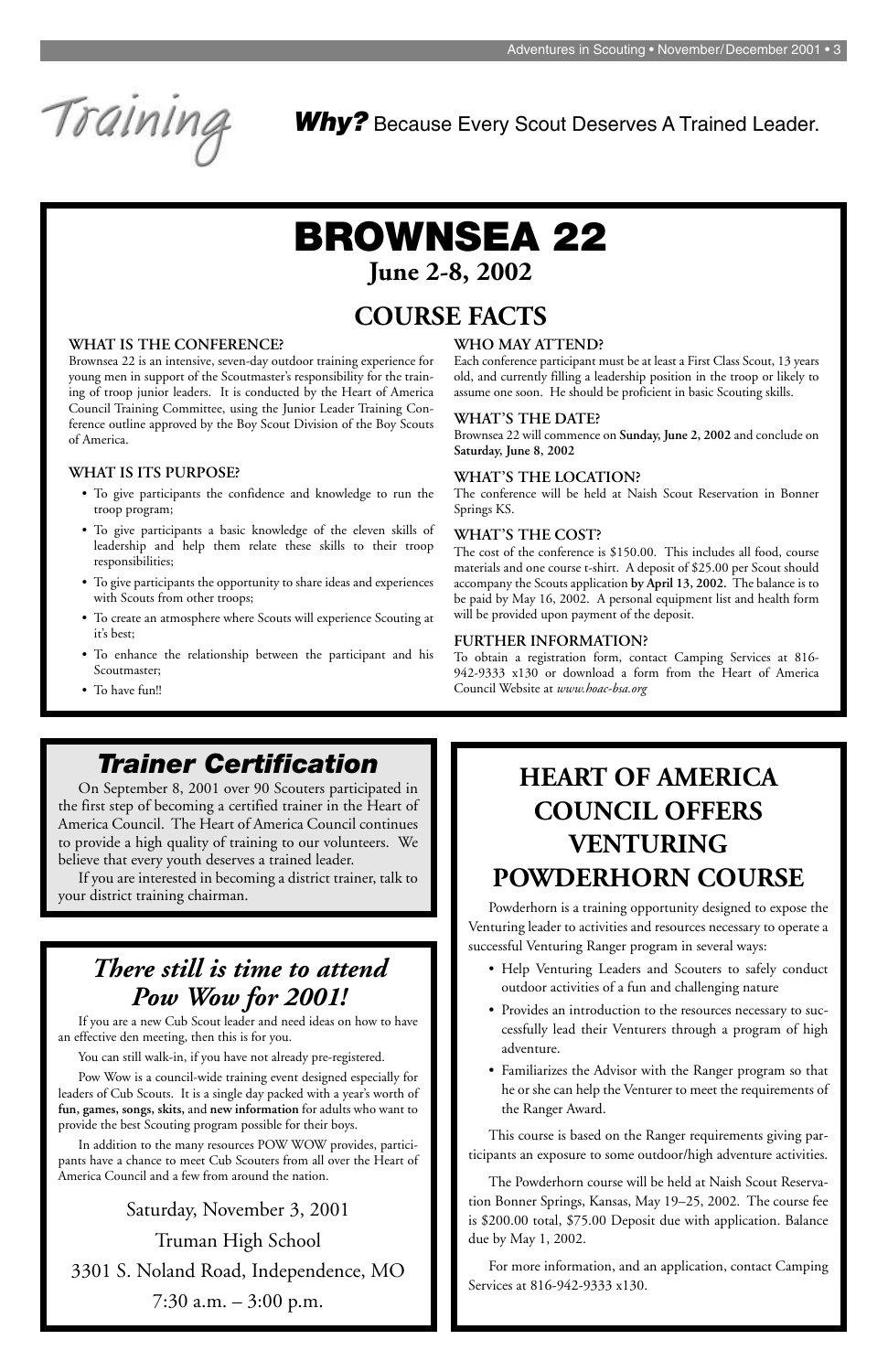# **Council Calendar**

# **November**

- **2** Order of the Arrow National Leadership Seminar (Ashland, NE)
- **3** COPE and Climbing Program Order of the Arrow National Leadership Seminar (Ashland, NE) Pow Wow
- **4** Order of the Arrow National Leadership Seminar (Ashland, NE)
- **6** Election Day
- **6** Council Day Camp Meeting
- **10** Blood Drive Bartle Closed until December 3rd COPE and Climbing Program
- **11** Veteran's Day
- **14** Council Annual Recognition Banquet Sharing Native American Ways Seminar Meeting
- **15** Order of the Arrow Lodge Executive Committee Meeting
- **19** Naish Closed until December 3rd
- **22** Scout Shop Closed Service Center Closed **Thanksgiving**
- **23** Service Center Closed

# **December**

- **1** Order of the Arrow Lodge Executive Committee Development Conference Silver Antelope Deadline Woodcarving Workshop
- **5** Council Day Camp Meeting Sharing Native American Ways Seminar Meeting
- **8** Sectional Lodge Officers **Orientation**
- **10** Hanukkah
- **11** Executive Committee Meeting
- **12** Council FOS Kick-off Pow Wow Staff Evaluation Meeting
- **21** Winter Begins
- **22** Bartle Closed until Jan. 4th Naish Closed until Jan. 4th
- **24** Service Center Closed
- **25** Scout Shop Closed Service Center Closed **Christmas**
- **26** Camp Staff Reunion
- **31** Scout Shop Closed Service Center Closed New Year's Eve

# **January 2002**

- **1** Scout Shop Closed Service Center Closed New Year's Day
- **2** Council Day Camp Meeting
- **5** Order of the Arrow Winter Banquet
- **8** Executive Board Meeting
- **9** Pow Wow Staff Meeting Sharing Native American Ways Seminar Meeting
- **16** Key 3 Update
- **17** Order of the Arrow Lodge Executive Committee Meeting
- **21** Scout Shop Closed Service Center Closed Martin Luther King, Jr. Day
- **26** 2002 Webelos Camp Draw

# **Please Welcome the New Director of Field Service for the Heart of America Council**



We are pleased to announce the addition of **Brick Huffman** as the Director of Field Service for the Heart of America Council effective September 10, 2001.

Brick began his Scouting career as a District Executive in Cedar Rapids, Iowa in October 1987. In 1991 he moved to St. Cloud, Minnesota, as a District Director and was named St. Cloud's Assistant Scout Executive in 1994. In late 1996 he was selected as a Finance

Director for the St. Louis Area Council and since October of 1998 has been serving successfully as the Director of Finance for that council.

Brick is a native of Belton, MO. and was a member of Troop 111. He earned the Eagle Scout Award and is a Shaman in the Tribe of Mic-O-Say. He is also a Brotherhood member of Order of the Arrow. Brick holds a BS degree from Southwest Missouri State University in Communications.

Please join the HOAC staff in welcoming Brick to our wonderful council!

# *Units recognized for use of Unit Management Software*

The National Council recently released information related to local councils and units using Unit Management Software (primarily Packmaster and Troopmaster). The Heart of America Council was recognized as 2nd in the number of charter renewals and unit advancement reports uploaded. Congratulations to those units and districts that now utilize this technology to complete these administrative tasks.

Did you know…? Unit Management Software can be used to submit additional enrollment (new members and leaders)? This information can be submitted on diskette, but must be accompanied by original applications. Why not try using this technology during your Fall Round-up efforts?

# **Unit Management Software** *Available at discounted prices*

Yes…. It is still available! Packmaster 2000 and Troopmaster 2000 software is available for only \$40.00 while quantities last. The single copy price from the manufacturer is \$69.95 (check it out in the *Scouting* magazine).

These software packages can assist your unit in managing the administrative details of your pack, troop, post, crew or team.

To reserve your copy of Troopmaster 2000 or Packmaster 2000, call the Council Service Center today, (816) 942-9333.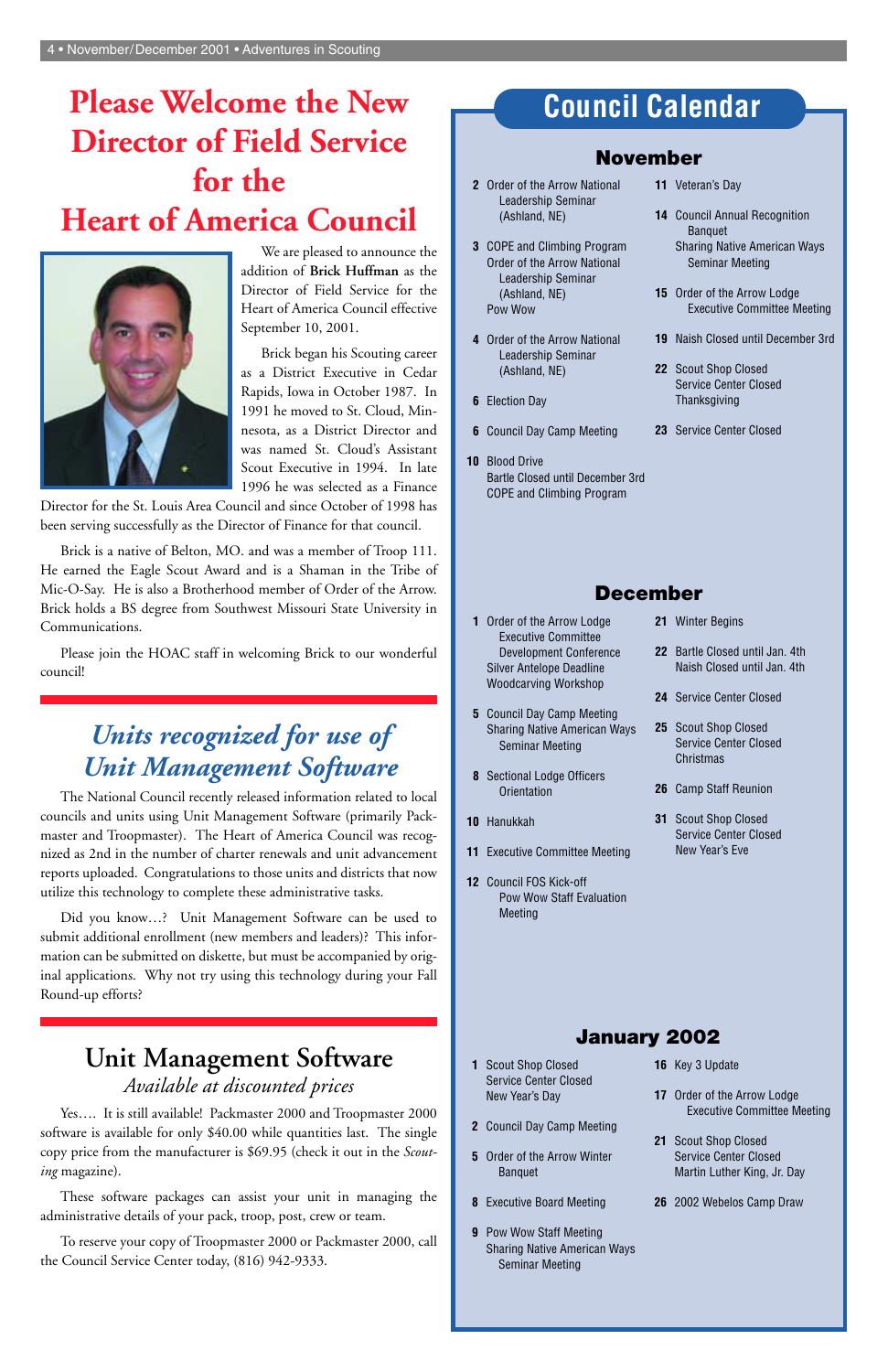*2002 College of Commissioner Service announces expanded Associates Degree Curriculum*

The Eleventh Annual Heart of America College of Commissioner Service will be held at Ft. Leavenworth, KS Saturday March 9, 2002. Dean of the College Bill Anderson has announced a new expanded Associates Degree curriculum. These new courses will be of interest to those who nearing their tenure at their current unit position who may be considering continuing their Scouting career in Commissioner Service. If you or someone in your unit fits this description, and would like to know more about Commissioner Service, contact Dean Bill Anderson 785-843-2044. Or contact Jason Scott 816-942-9333 ext. 169 at the Council Office.

The executive staff of the Heart of America Council is working hard to deliver a quality program to Scouts of the greater Kansas City area, but we couldn't do it without the help of our quality support staff. The assistance we receive from the support staff is immeasurable, just like the gratitude we have for them. To show our appreciation, we are highlighting each HOAC support staff employee in the following issues of Adventures in Scouting. This month we are highlighting **Candice Brown**.

The Heart of America Council has employed Candice since January 11, 1999, making her tenure almost 3 years. Candice is the Program Services Support Secretary. Her main function is to assist with Order of the Arrow, Day Camp, Webelos Camp, Camp Staff, Camp Naish and Snaws. The camping program in the Heart



of America Council not only has one of the highest attendance in the nation, but it is also one of the finest. Candice is a vital role in the quality of the camping program. Fortunately for us she puts all of herself into everything she does, and she does it well.

Candice was born in Kansas City, MO but raised in Dumas, AK. She later moved back to KC, where she has lived ever since. Her and her husband, Vincent, raised four children, two boys and two girls. They are now the proud grandparents of two baby girls. Candice enjoys reading, sewing clothes and participating on the Ministers Board at the New Landmark United in Christ Church.

Candice enjoys the people she works with at the Council, and is one of the few here that will announce "I love Scoutnet!" Candice is a member of Order of the Arrow and is proud to be the first support staff to become a brotherhood member. Her favorite part of the job is getting to interact with Scouts and Leaders at camp.

Candice is an important component of our team and her enthusiasm for the job is much appreciated. You can find her on the second floor of the Council Service Center in the Camping Department. She welcomes anyone to come and check out her patch collection she has displayed next to her desk. Please tell her hello and let her know what a great job she is doing the next time you are visiting the Council Service Center.



| ВE        | 1257 | <b>Brent Dewayne Andrews</b> | 8/29/2001 |
|-----------|------|------------------------------|-----------|
| KW        | 59   | Benjamin Lelon Turner        | 8/23/2001 |
| <b>NS</b> | 1707 | Daniel L. Cash               | 8/3/2001  |
| PT        | 1030 | James Michael Rosenthal      | 8/22/2001 |
| PТ        | 1059 | Jacob Michael Ost            | 8/16/2001 |
| PТ        | 1061 | Louis Aaron Fry              | 8/20/2001 |
| PТ        | 1118 | Christopher Allen Johnson    | 8/23/2001 |
| RTH       | 222  | Seth Morrison Lorimer        | 8/16/2001 |
| TB        | 1601 | Matthew Philip Paschang      | 8/21/2001 |
| TB        | 1391 | Joseph William Busby         | 6/29/2001 |
| TB        | 1220 | David Robert Simmonds        | 8/27/2001 |
| TB        | 1601 | James Daniel Corless         | 8/21/2001 |
| <b>TH</b> | 457  | Kevin A. Carlson             | 8/16/2001 |
| <b>TH</b> | 251  | Timothy Edward Lyons         | 8/16/2001 |
| <b>TH</b> | 256  | Trevor Michael Fletcher      | 7/26/2001 |
| TW        | 83   | James Arthur Williams Jr.    | 8/23/2001 |
| TW        | 186  | Brandon Hall Paddock         | 8/23/2001 |
| TW        | 181  | Brandon Michael Ford         | 8/23/2001 |
| TW        | 181  | Matthew David Higley         | 8/23/2001 |
| TW        | 83   | Stephen Michael Sode         | 8/23/2001 |
| TW        | 83   | Weston Scott Bean            | 8/23/2001 |
|           |      |                              |           |

# **Support Staff Salute!**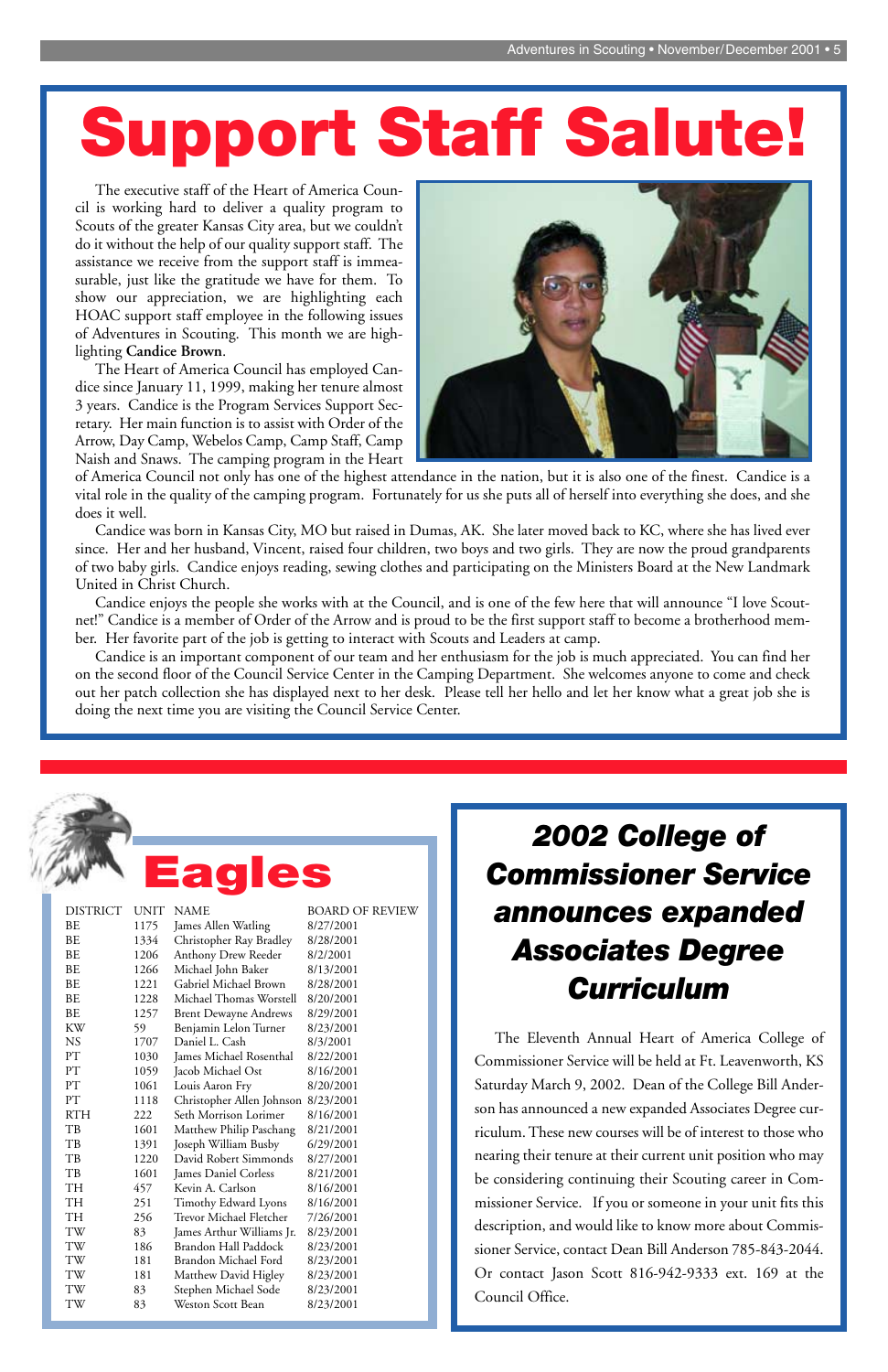Endowment



# **Tribute Funds**

# **In Memory Of:**

**Gerald "Jerry" Campbell** Troop 83 John and Cheryl Calvert George and Norma Meredith William and Barbara Hurst A. Wood and Luann McNaughton Herb and Fran Cast John Young Edward Quackenbush Jr. and Son Richard and Ruby Alice Abbott Kim High Jerry and Janet Kessler Fern Long Shirley Campbell Beulah Young Geraldine Coleman Stephen and Marie Erickson Hazel Farris Raymond and Caroline Flory Virginia Bourgeault Mr. and Mrs. Harlan Shoup Rene Bourgeault Scott and Jeanne Waisner Dennis and Sanda Miller

Cpt. Charles Grant

Joseph and Donna Ogilvie Wilfred and Constance Hadl James and Teresa Gordon Deanna L. P. Shepherd Jimmie and Opal Kaufman Shell Young Robert and Suzanne Pheiffer Don and Barbara Newbanks Stephen and Marilyn Campbell James and Sherry Voris David and Dina Sprinkle Sharon Noble J. Kurt Von Achen Mark Warnick Sue and Andy Dubill Steve and Debbie Roberts

**Gladys F. Sanders** Steve and Debbie Roberts

**Donald McBeth Sr.** Lenora and Les Pierce LeRoy Felzien Russell Box

**John W. Starr** Lloyd Lynd Jr.

**Grace Marie Boggs** James and Charlotte Mayes

**Albert M. Douglas** Jeannie and Mark Titzman B & H Douglas

**Rick Hollingsworth**

Elaine's Bunco Friends Richard, Helen, Matt, Rose Parmeter Margie Richcreek

**Orville Adams** Ken, Eugene, Keith, Jack Weide

# **In Honor Of:**

**Dusty Burnham**

Community of Christ Headquarters

#### **VACATIONS AND WILLS**

Would you consider going on a vacation trip without some advanced planning? Selecting the destination and travel itinerary, making the needed reservations, choosing the appropriate clothing and notifying friends or neighbors of your plans are important elements of a pleasant vacation experience.

One item that many people overlook is the need to review your will prior to departing for vacation. Has your family situation, or other factors, changed such that they would warrant the appropriate changes in your will?

Many people find it difficult to face their own mortality. As a result, they put off doing something that could greatly benefit the people and organizations they love and who rely upon them. Preparing for the future and protecting your loved ones is an important way to apply the Boy Scout Motto, "Be Prepared". This small investment in time will insure that your desires with respect to family, friends, and worthy organizations, like Scouting, will be carried out.

#### **"HOME IS WHERE THE DEDUCTION IS"**

It is increasingly common for donors to leave their residence, vacation home, or other land to the local council after their lifetime. This is often done through a bequest in the donor's will. There's a way to do the same thing, and get a current tax benefit for doing it.

A *life estate* gift gives you an immediate income tax deduction for promising the local council that it will receive your home or vacation home after your death, and/or the death of your spouse or other family member. You continue to live there and use the property exactly as you do now, and your use is undisturbed until after your lifetime (or that of a spouse as well).

The life estate gift helps you get a current income tax benefit for a gift you may have been planning to put in your will anyway. Contact us for more information about this interesting and helpful way to benefit your local council, as well as you and your family.

Many great things have been made possible for Scouting through the use of life estate gifts. Find out for yourself how your house can be more than a home.

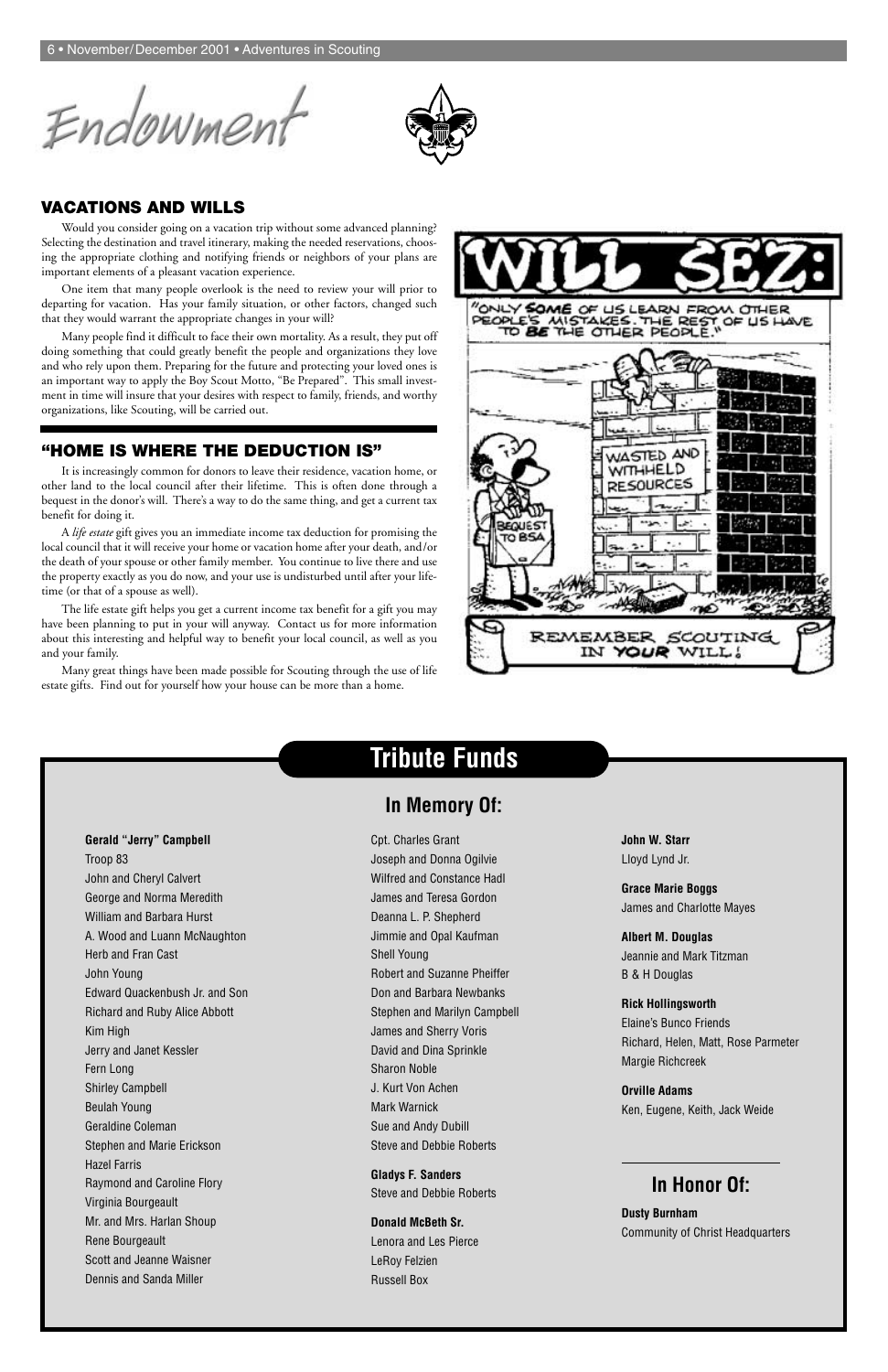

Mark your calendars for November 9th, 2001. This will be the date for the 2nd Annual "Kansas City at Night". K.C. @ Night is an all night program event, in which 180 teenagers will travel around the city to various job locations to witness what careers occur after hours. We are pleased to announce John Holt of FOX 4 News as our Honorary Chairman for the event. John will lead the effort as we visit the IMAX Theater, hospitals, police stations, sports stadiums, a bowling alley, etc. Promotions for this event will take place during First Nighters this fall.

A price of \$30.00 per person will include a shirt, food, and transportation for the event. The first 180 Explorers that sign up are joining the fun. For more information regarding this event, contact Glen Steenberger at (816) 942-9333, ext. 166. It's time to get excited!









dened by the terrorist attack against the United States of America. The Boy Scouts of America have a long history of serving others in time of need and the Heart of America Council will continue in their tradition of service to the families and victims of the terrorist attack on our nation.

The Heart of America Council plans to support this effort of service by a blood drive, which is planned for Saturday, November 10th.

The Community Blood Center will be at the Council Service Center at 10210

The Heart of America Council is sad-Holmes Road, Kansas City, MO. You may give blood from 8:00 a.m. – 2:00 p.m. Scheduling is preferred, please contact the Council Service Center at 816-942-9333, ext. 122 or 800-776-1110. Expect the appointment to take approximately 45 minutes. At this point, the most effective way for staff and volunteers to support victims and families is through support of the American Red Cross by calling 1-800-HELP-NOW (1-800-435-7669) or by visiting their website at *www.redcross.org*.

# *Boy Scouts Blood Drive*

BOY SCOUTS

AMERICA  $0 F$ 

# **K.C. @ Night Alert**

# *Would you like free rank advancement patches for your Pack or Troop until December 31, 2002?*



*For more information call your District Executive or your Family FOS Chair.*



#### **HERE'S HOW –**

If you participate in the Family Friends of Scouting program and achieve *your unit goal and participation goal,* you can receive free rank advancement patches until December 31, 2002. This includes Bobcat, Bear, Wolf, Webelos, Arrow of Light, Scout, Tenderfoot, Second Class, First Class, Star, Life and Eagle.

#### **UNIT GOAL –**

- a. families X .25 X \$130 = GOAL
	- $\overline{\phantom{0}}$  or  $\overline{\phantom{0}}$
- b. Total amount of Family FOS raised in 2001 — whichever is greater —

#### **PARTICIPATION GOAL**

Receive a Friends of Scouting gift from 40% of families in your unit.

#### **IMPORTANT NOTES**

• Families are defined as youth members at re-charter (i.e., a pack with 102 boys at re-charter would have 102 families). In the instance of brothers from the same family, 2 or more youth from the same family count as 1 family.

• The cost of delivering the Scouting program in 2001 is \$127 per youth.

#### **THE PURPOSE OF THIS FAMILY FOS INCENTIVE IS:**

- *Recognize units for their FOS achievement through free rank advancement*
- *Motivate families to support 25% of the cost of delivering Scouting to youth and to increase the number of families participating in FOS to 40%*

#### **SUCCESS STORY:**

Troop 123, of the Northern Tier District, earned free rank advancement patches until December 31st of 2002 for achieving their FOS goal in their September 18th FOS presentation. This is one of the first units to qualify for next year's free rank advancement program. Last year the Troop raised \$1,280, and this year 16 donors raised \$1,689. The free rank advancement patches have really helped the Troop's budget and have been a great benefit.

We appreciate the support of all units who participate in the Family FOS campaign, and hats off to Troop 123!



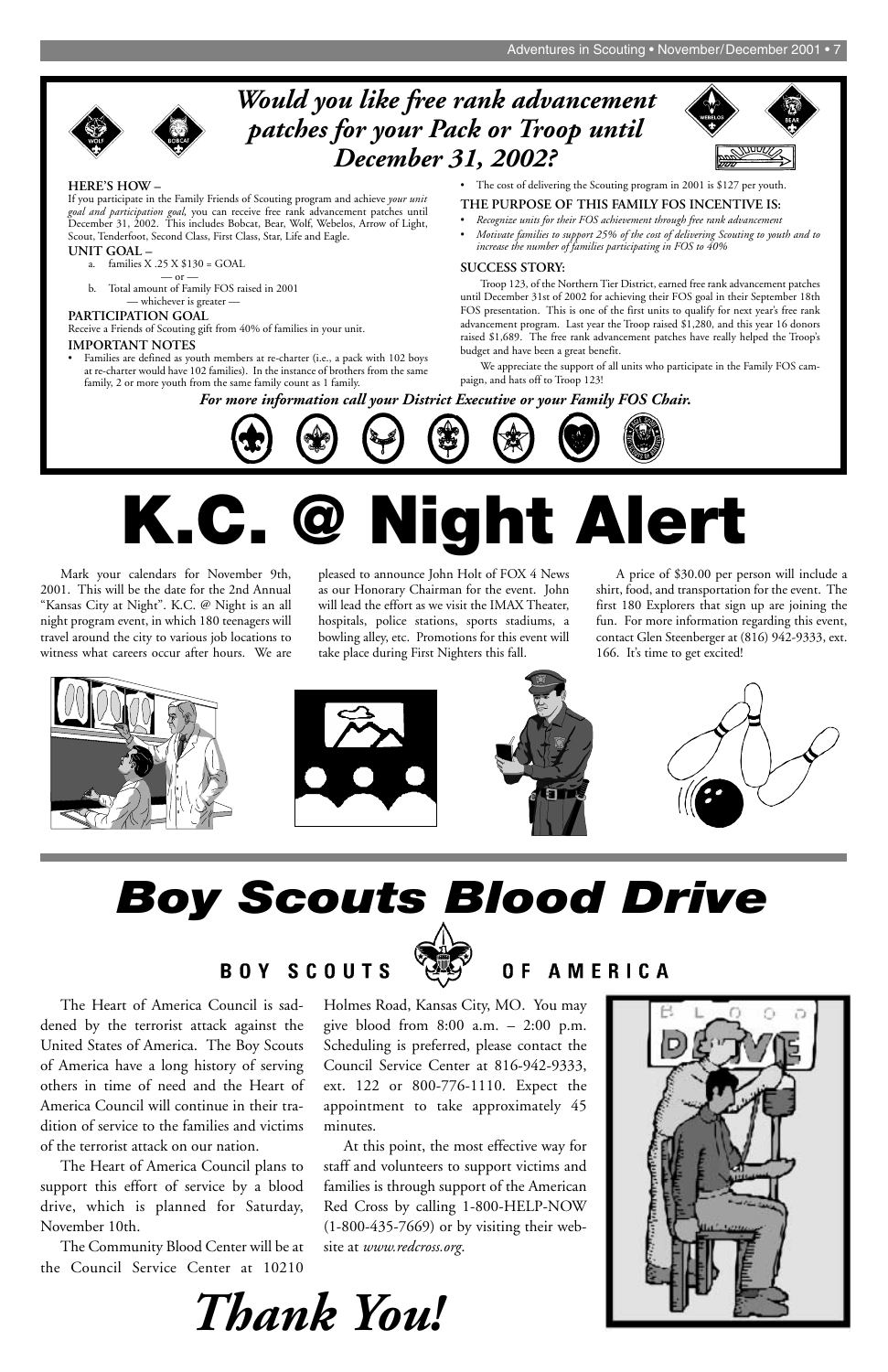

Northern Tier

#### **November**

- **1** District Roundtable 7:00 p.m. Located at Hocker Grove Elementary School, 10400 Johnson Dr.
- **8** District Commissioners Meeting 6:00 p.m., Community Covenant Church, 7230 Quivera Rd.
- **9** District Committee Meeting 7:00 p.m., Community Covenant Church, 7230 Quivera Rd.
- **10** Webelos on Wheels "Construction City" Located at Horizon High School, 5900 Lamar, Shawnee, KS
- **11** Council Popcorn Sale ends Sunday
- **14** Popcorn Orders due to Council Service Center

- **15** Eagle Board of Reviews 6:30 p.m., Church of Jesus Christ of Latter Day Saints, 7845 Allman Rd
- **22** Thanksgiving (Heart of America Service Center Closed)
- **23** Heart of America Service Center Closed

# **December**

**6** District Roundtable 7:00 p.m., Shawnee Mission Northwest High School, 12701 W 67th

Merit Badge Forum Deadline Registration at December Roundtable. For questions or more information please call Lisa Hayes at (816) 942-9333 ext. 172.

> District Chairman Skip Peavey (913) 634-9999 District Vice- Chairman Bill Henderson (913) 383-1950 District Commissioner Mark Warnick (913) 268-6260 District Advancement Chairman Judy Tuckness (913) 268-9996 District Camping Chairman District Membership Chairman Wendy Richardson (913) 268-0103 District Training Chairman Judy Yeager (913) 362-2029 District Cub Scout Roundtable Commissioner District Cub Scout Co-Chairman Commissioner Dave Sultz (913) 381-7824 District Boy Scout Roundtable Commissioner Mike Blinn (913) 432-5446 District Boy Scout Co-Chairman Commissioner

Also at Roundtable we will be delivering Re-Charter Training at 8:00 p.m. Make sure to have a representative at the training. Contact Lisa Hayes at the Council Service Center to confirm your unit representative that will be attending 816-942-9333 ext. 172

- **13** District Commissioners Meeting 6:00 p.m., Community Covenant Church, 7230 Quivera Rd.
- **13** District Committee Meeting 7:00 p.m., Community Covenant Church, 7230 Quivera Rd.
- **20** Eagle Board of Reviews 6:30 p.m., Church of Jesus Christ of Latter Day Saints, 7845 Allman
- **24** Christmas Eve Heart of America Council Service Center Closed
- **25** Christmas Heart of America Council Service Center Closed

# **Calendar of Events**

#### **KEEP THIS INFO CLOSE!** *IMPORTANT PHONE NUMBERS TO ANSWER YOUR QUESTIONS*

HOAC Website *http://www/hoac-bsa.org* HOAC Fax (816) 942-8086<br>District Executive Lisa Hayes (816) 942-9333 (816) 942-9333 ext. 172 *lhayes@bsamail.org*

#### **FRIENDS OF SCOUTING KICKOFF 2002**

Congratulations to Troop 93 for officially kicking off our Friends of Scouting presentations on September 10th. Let's all join in this wonderful way to support the Scouting Program. Friends of Scouting 2002 is in high gear. We, as the Northern Tier District have the opportunity to show our support to the Scouting Program. Friends of Scouting is such a vital part of our program in its help to support our leaders in their needed training to preserve both the Naish and Bartle Reservations that we all enjoy year after year. That needed help for camp, uniforms, or registration fees for those that may need it are just a few ways our Friends of Scouting dollars are used. Please sign your unit up today to show your support of the Scouting Program and our Northern Tier District. *And don't forget, free rank advancement till the end of 2002 when your unit has reached its goals.* Thank you for your continued support. We ask that you schedule your presentation between November 2001 and February 2002 during Blue and Gold Banquets, Troop Courts of Honor, and Venturing Crew Award Ceremonies.

#### **FALL ROUND-UP**

Now that you have had wonderful success with your Fall Recruitment this year, have you turned in those new Tiger applications? Please make sure to contact Lisa Hayes at the Council Service Center via fax or email lhayes@bsamail.org, or phone to report your turn- in success. Or you can contact our Membership Chairman, Wendy Richardson at 913-268-0103 or email at Wendyr2192@earthlink.net. Let's make this year's Fall Round-Up Recruitment a grand success for your pack. It is critical that if you have not turned in your new applications that you turn them in as soon as possible.

#### **2001 POPCORN SALE HIGHLIGHTS**

#### **GREAT TIMELINE**

- Sale starts Saturday, September 29th
- Sale ends Sunday, November 11th
- Orders due to Council Service Center, November 14th
- Popcorn pick-up Friday, November 30th or Saturday, December 1st

# *OCTOBER SALUTES*

#### **This Month in the Eagle Salute Spotlight**

The Northern Tier District is proud to present our newest Eagles as of September 20, 2001. We present to you Steven McKim of Troop 91, William J. Coughlin of Troop 91, Nicholas E. Wood of Troop 91, Joel Morgan of Troop 93, Nathan Chick of Troop 351, Scott Smith of Troop 393, Andrew Conyers of Troop 189, Brent R. Burton



of Troop 192, and Andrew Claas of Troop 98. What a grand honor and achievement for these 9 young men. Congratulations to you all from your Northern Tier District and the Heart of America Council. We Salute You!

#### **We Salute Troop 185 for their incredible endurance and adventures**

Shawnee Troop 185 headed off to Mount Shavano near Salida, Colorado for what was supposed to be an adventure in mountain climbing and whitewater rafting. What they learned was a lesson in survival training. Kyle Lanham, with his Troop 185 was hiking down a 15 foot wall of granite to reach their base camp. Kyle slipped



and his leg slid into a crevasse and broke in three places. Kevin Smith, Dan and Steve Sanford, and their Scout leader, Tom Smith, jumped into emergency action. They treated Kyle for shock and stabilized his leg. The young men carried Kyle down the hill and to safety. After a  $5\frac{1}{2}$ mile trail down the mountain, Kyle was on his way to the hospital. And would you believe it, on their way home their big orange bus broke down and local townsman came to their rescue. Troop 185 will never forget that trip. We salute all of you for your incredible instincts and knowledge, and endurance to bring Kyle Lanham to safety.

#### **We Salute Troop 358**

Thank you to Troop 358 for your wonderful workmanship in building me my very own camp box. Troop 358, every summer takes a trip out to Camp Naish to build their camp boxes. Ron Gay, a scout leader of the troop donates all the materials for

everyone to build their camp boxes. It was a wonderful gift to receive from such a great troop. I salute and thank you for making me my own camp box. I drive with it everywhere. Thank you, Lisa Hayes your District Executive of the Northern Tier District.



#### **CUBOREE-CAMPOREE-WEBELOS ON WHEELS "CONSTRUCTION CITY" 0f 2001**

*Look for great articles and pictures in your January Edition of* **Adventures in Scouting.**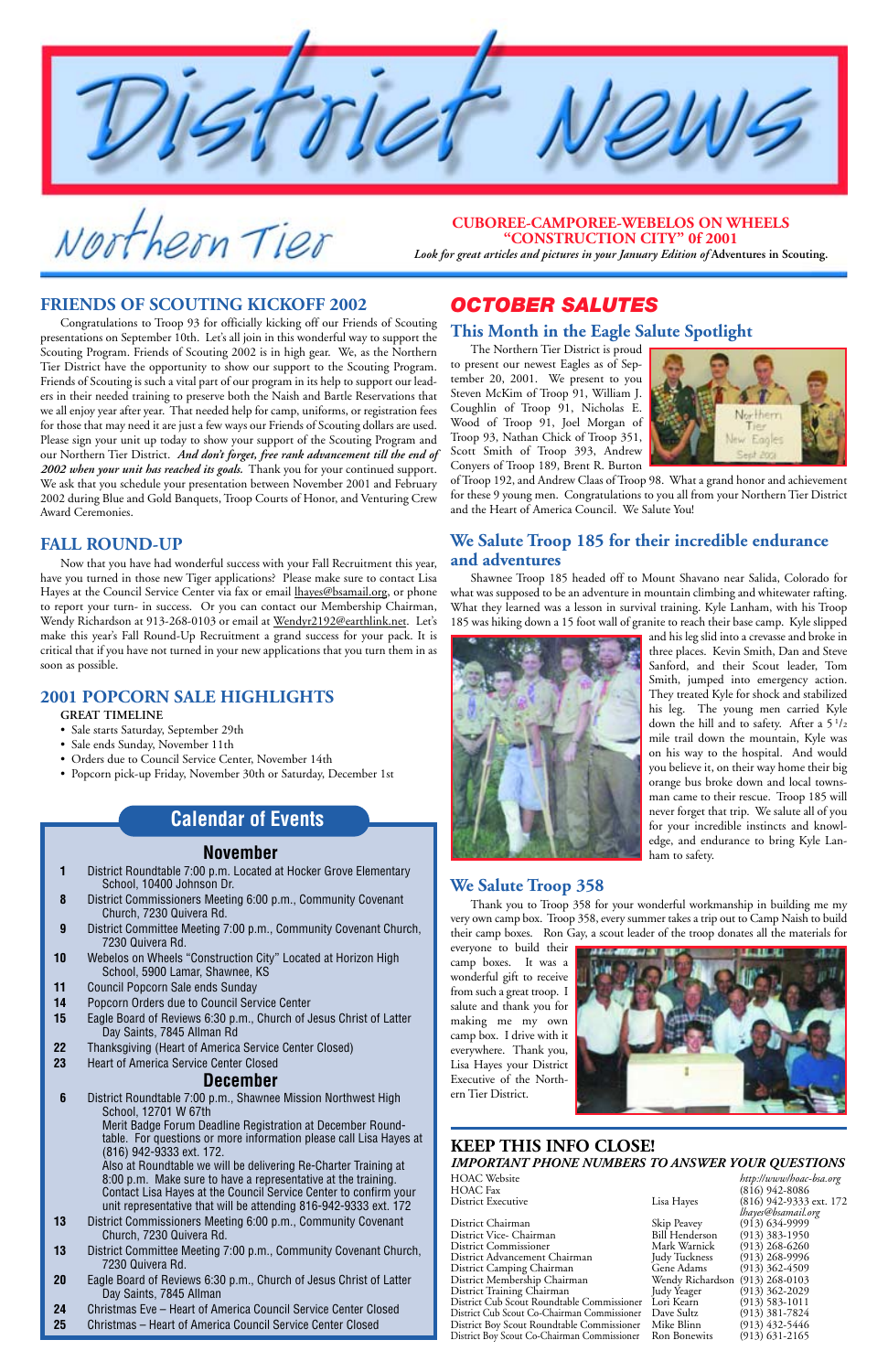



#### **Unit Charter Distribution**

On November 17, 2001 from 10 a.m. to 2 p.m. all unit leaders are encouraged to visit the Council Service Center to visit with your unit commissioner and pick up your unit's rechartering packet. All charters are due back to the Council Service Center by February 15, 2002 to be processed by March 1, 2002.

#### **Think Snow More Snow**

The 2002 Klondike Derby will be held on Saturday, January 12, 2002 at the Longview Lake, Group Organized Camping Area. If you need more information, or want to be on staff, contact Nick Geinosky at 816-942-9333, ext. 184.

### **Round-Up/ Fall Membership**

Thunderbird District is having another outstanding year in membership due in large part to a great Fall Round-Up. Our thanks goes to the membership team led by Fred Bixler. We are well on our way to achieving Quality District Status.

#### **2002 Friends of Scouting**

It's that time of year to sign-up for your Friends of Scouting presentation. November/December is the time to schedule a presentation. Presentations are available starting in December. Please remember, "Friends of Scouting" is a key element in the financing of our Council and it's programs.

Make sure to see Leo Berroteran, Family FOS Chairman, at roundtable or contact David Riker at 816-942-9333, ext 174 to sign up your unit.

# **Appreciation Dinner**

It's time to nominate those Scouters in your unit for the District Award of Merit, Silver Acorn, Silver Oak Leaf Awards, and the Outstanding Scoutmaster and Cubmaster Awards. The Appreciation Dinner is scheduled for Saturday, January 26, 2002. All nominations need to be turned in by December 1, 2001. Don't let individuals go unrecognized.

# **Call David Chinnery for:**

- Home Loans
- **Commercial Loans**
- Consumer Loans

# 816-554-7000



**FDIC** 

#### The Bank That Makes Loans First Community Bank

301 S.E. Main . Lee's Summit www.first-community-bank.com



# **Teeing Up For Scouting**

The 2002 Family Friends of Scouting campaign is now under way. Progress has been made toward our goal. November and December are the months to put your presentation date on the calendars. Typically, packs schedule their FOS presentation at the Blue & Gold Banquet. If you have not signed up for a presentation, please call Traci Scott, 816-942- 9333, ext. 185. Remember, your pledge helps to support Scouting in many different ways. Let's give everyone in your pack or troop an opportunity to pledge.

#### **Fall Camporee**

Thanks to Michael Grimaldi and his committee, a record number of boys and leaders had the opportunity to participate in various historic themes such as the role of the Underground railroad, pre-Civil War Kansas-Missouri "border war" involving the Jayhawkers. This included re-enactment and story telling. Thanks to everyone for making this event a success.

#### **Merit Badge Marathon**

The Pioneer Trails District will hold their *Annual Merit Badge Marathon* on Saturday, January 26, 2002 at Hogan Prepratory Academy. This is an exceptional opportunity to allow your Scouts to earn a lot of winter advancement. Due to the past success of this event, please sign up early with Lloyd Lazarus. Registration will be limited to the first 250 Scouts. For information, contact Roman Lee at 816-942-9333, ext. 147.

#### **Fall Round-Up**

The end of the year is quickly approaching! Does your unit have youth participating in which you have not registered yet? No one should, but some of you do. Don't wait until the last minute! Get them turned in now! The district needs your help in this effort if we are to be a quality district at the end of the year. We thank you in advance for your cooperation, and for working to help Pioneer Trails, once again, reach Quality status.

#### **Award of Merit Nominations**

Do you know of someone who deserves District Recognition for all the "above and beyond" things they have done for your unit or district? Pick up a nomination form to complete on the one who has done those "special" things for your unit. Nominations are due by the December Roundtable to Lloyd Lazarus.

#### **District Dinner**

The Annual Volunteer Awards and Recognition Dinner, on behalf of the Pioneer Trails District, is scheduled for Saturday, February 9, 2002. Please be sure to submit, promptly, any paperwork on unit recognition, as well as the District Award of Merit, to a member of our professional staff.

#### **No Stopping the Popping!!**

IT'S TIME TO GET POPPIN! Popcorn and prize orders are due to the Council Service Center on Wednesday, November 14th. Please don't forget to include a copy of your *Unit Order and Settlement form as well as a copy of the prize form.* Remember, all orders can be partial cases (what you sell is what you order)! Many units have been successful in selling popcorn outside stores such as Wal Mart, grocery stores, etc. Be creative and see your popcorn sales go through the roof. If there are any questions, please contact Traci Scott at 816-942- 9333, ext. 185.



- **1** Roundtable 7:30 p.m.; Central United Methodist Church – 51st & Oak
- **13** Commissioner's Meeting 7:30 p.m.; HJ'S Activity Bldg. – 6401 Wornall Rd.
- **20** District Committee Meeting 7:30 p.m.; VFW National Headquarters, 3400 Broadway

#### **December**

#### **November Calendar of Events**

- **6** Roundtable 7:30 p.m.; Central United Methodist Church – 51st & Oak \*Friends of Scouting Kickoff
- **11** Commissioner Meeting 7:30 p.m.; HJ'S Activity Bldg. – 6401 Wornall Rd.
- **18** District Committee Meeting 7:30 p.m., – VFW National Headquarters, 3400 Broadway

#### **November**

- **6** District Roundtable 7:30 p.m., First Baptist Church of Raytown Youth Protection Training – 7:00 p.m.
- **11** Popcorn Sale Ends
- **13** Commissioners Meeting
- **14** Popcorn Order Due
- **17** Unit Charter Distribution

#### **December**

- **4** District Roundtable 7:30 p.m., First Baptist Church of Raytown Youth Protection Training – 7:00 p.m.
- **11** Commissioners Meeting
- **13** District Committee Meeting

# **Calendar of Events**



*The young ladies of Venture Crew 2345, a Rhoer Club, sponsored by Psi Sigma a chapter of Sigma Gamma Rho Sorority, Inc. celebrate their Right of Passage.*

### **Raytown Round-Up Days Parade**

For over 30 years the Raytown community has maintained an enthusiastic atmosphere with the Raytown Round-Up Days Parade. The parade was on Saturday, September 22, 2001. It started at Blue Ridge Elementary at 10:00 a.m. traveling down 63rd street to Raytown High School, and ending around 12:00 p.m. Close to 100 Cub Scout leaders and youth participated in pulling the float. Karen Weaver from Pack 428 was the coordinator for the Raytown area Packs. Thanks to all other packs who spent time on the float: Packs 1, 88, 269, 285, 341, 469, and 550. We had a great time and can't wait until next year! *We all had a wonderful time in the Raytown*



*Round-Up Days Parade!*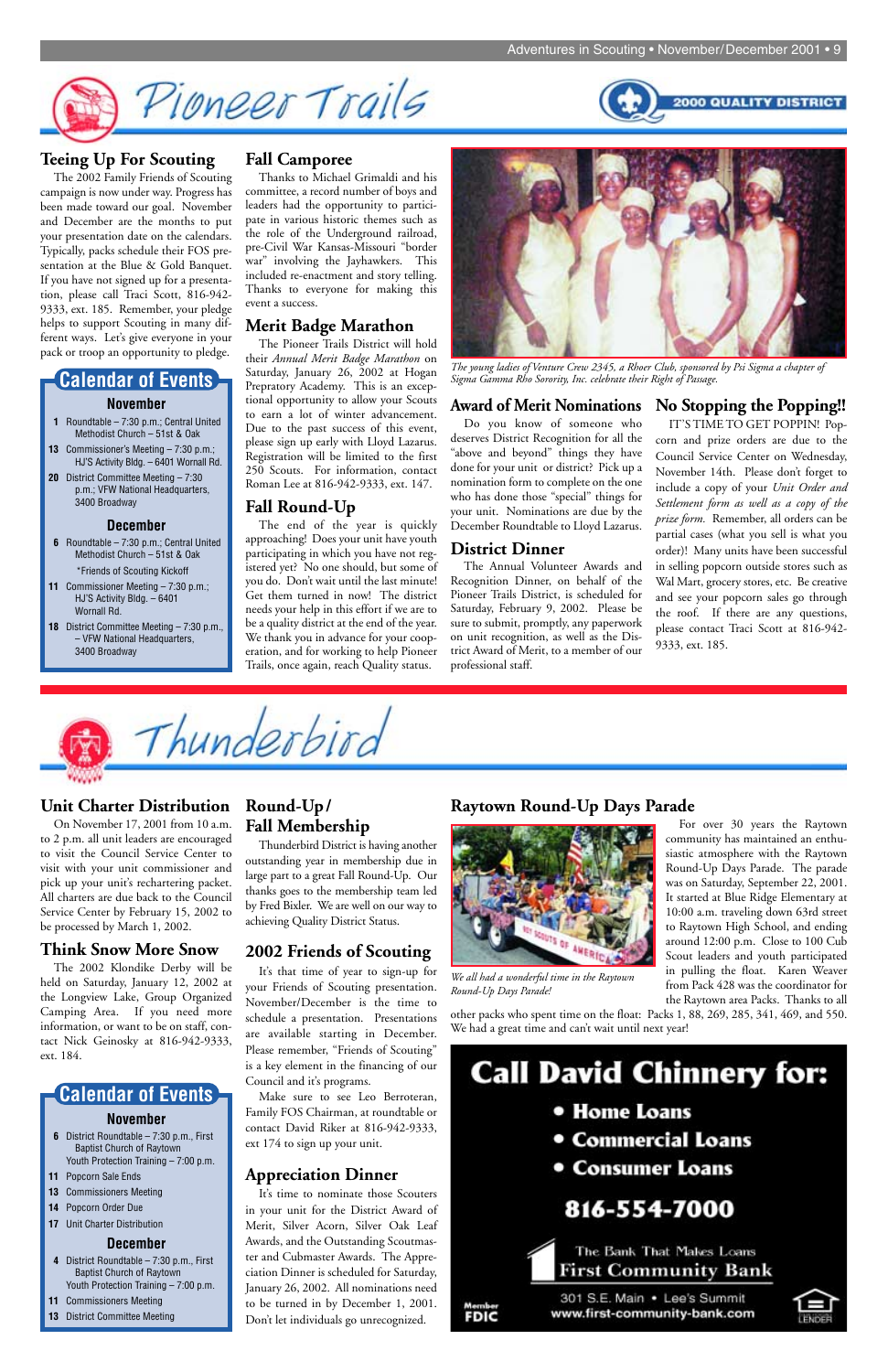

#### **District Dinner**

Need a hot date for January 2002. Well here's one for your calendar. Saturday, January 12, 2002 at KCI Marriott is our District Dinner. This year's District Dinner promises to be a great one! Please call Jason Scott at 816-942-9333 ext. 169, or Tom Lenz at 816-792-0114 for more information.

#### **Klondike Derby**

It looks like another good Klondike Derby for North Star Scouts in 2002. This year's will be at the Kelsey Short Youth Camp at Smithville Lake. Look for leader guides at roundtable or call Derby organizer John Burwell at 816- 891-6499

#### **Training**

We are popping! You can pick up your popcorn on November 30th, and December 1st. To schedule a pick-up time and to get directions call Jason Scott at 816-942-9333 ext. 169.

> This year's new training rollout has been a great success. Let's give Ron Sanders and the North Star training team a big hand for their great work. Remaining 2001 training dates are November 1st with Youth Protection and Fast Start Training available to all leaders during District roundtable and Basic Leader Training again on Saturday, November 10th. Both trainings will be held at Hillside Christian Church. For more information call Ron Sanders at 816-320-2292.

#### **H. Virgil Bower Scoutmaster Award**

Nominations are now being accepted for the H. Virgil Bower Scoutmaster Award, and is due by December 1, 2001. Nominees must be currently registered Scoutmasters in the North Star District. Nomination forms are available at roundtable or through Steve Roberts at 816-942-9333 ext 151. The award will be presented at the District Dinner.

#### **Popcorn**

#### **Silver Beaver**

Congratulations to Byron Braamse and Terry Chapman on receiving the Silver Beaver Award! Your hard work and dedication to Scouting is greatly appreciated.

#### **Recharter Kick-Off**

This year's Recharter Kick-off will be December 13th at St. Luke's Presbyterian Church. All units that recharter in February are encouraged to attend – along with all Committee Chairs and chartering organization representatives. Each unit's rechartering packet will be distributed and there will be a review of the rechartering process. If you have any questions, please contact your unit commissioner.

#### **Award of Merit**

We are accepting applications for the District Award of Merit. If you would like an application, please contact either Craig Liljegren at 816-455-7889, or Steve Roberts at 816-942-9333 or pick it up at roundtable. Nominations are due December 1, 2001. This is a great opportunity to recognize that "unrecognized" Scouter for their contributions. The Award of Merit is the highest award a Scouter can receive on the district level and is presented at a District Dinner on January 12, 2002.

District Commissioner Dave Miller (913) 849-3574 District Executive Grant Dealy (800) 776-1110 ext.156 Advancement Chair Jim Burns (785) 242-1543 Camping Chair Richard Grant (913) 755-3941 Endowment Chair Ken Weide (785) 448-5560

#### **Fall Camporee**

Kenny Long and staff made the 2001 Camporee a great success. It was held October 12 – 15 at the Kelsey Short Youth Camp at Smithville Lake. A big thanks goes out to all the troops and packs that participated.

#### **MEMBERSHIP**

How has your units Fall Round-up gone? Has every boy you recruited filled out an application? If not, this is the time to do it. Contact Membership Chair Brian Blake at 816-746-6797 or a member of the North Star team at 816- 942-9333.

#### **Friends of Scouting**

Now is the time to schedule your unit's 2002 Family Friends of Scouting Presentation. Every dollar raised helps to ensure that we can keep on delivering a great program to the youth in the North Star District. To schedule a presentation, call Bryan Fuller at 816-942-9333 ext. 132.

#### **November**

- **1** District Roundtable 7:30 p.m., Hillside Christian Church, 900 NE Vivion OA Chapter Meeting Youth Protection Training Merit Badge Counselor Training
- **8** Commissioner Staff Meeting 7:30 p.m., St. Luke's Presbyterian Church, 4301 NE Vivion
- **10** Basic Leader Training 7:00 a.m., Registration  $-8:00$  a.m., Hillside Christian Church, 900 NE Vivion
- **13** District Committee Meeting 7:30 p.m., North Cross United Methodist Church, 1301 NE Vivion
- **17** William Jewell Merit Badge College 8:00 a.m., William Jewell College, Liberty, Missouri

#### **December**

- **4** District Committee Meeting 7:30 p.m., North Cross United Methodist Church, 1321 NE Vivion Road
- **6** District Roundtable 7:30 p.m., Hillside Christian Church, 900 NE Vivion OA Chapter Meeting

Youth Protection Training Merit Badge Counselor Training

**13** Commissioner Staff Meeting/ Recharter Kick-off – 7:30 p.m., St. Luke's Presbyterian Church, 4301 NE Vivion

#### **Calendar of Events**

#### **2001 North Star District Committee**

| Tom Lanio            | 816-454-5009                                 |
|----------------------|----------------------------------------------|
| Jim Olshefski        | 816-452-4450                                 |
| <b>Byron Braamse</b> | 816-891-9269                                 |
| Craig Liljegren      | 816-453-7689                                 |
| Jeff Cook            | 816-468-9232                                 |
| Brian Blake          | 816-746-6797                                 |
| Bob Whitaker         | 816-455-0021                                 |
| Tom Barzee           | 816-734-8386                                 |
| Colleen Chapman      | 816-453-0680                                 |
| Ron Sanders          | 816-320-2292                                 |
| Joni Glenn           | 816-781-7666                                 |
| <b>Steve Roberts</b> | 816-942-9333 ext 151<br>sroberts@bsamail.org |
| Jason Scott          | 816-942-9333 ext 169<br>jscott@bsamail.org   |
| Bryan Fuller         | 816-942-9333 ext 132<br>bfuller@bsamail.org  |
|                      |                                              |



#### **Twin Rivers District Committee**

District Chairman Jerry Wiesner (913) 294-6642

Roundtable Commissioner (Boy Scouts) Randy Moser (913) 557-4763 Roundtable Commissioner (Cub Scouts) Kathy Kierl (913) 557-5869 Special Needs Coordinator Pam Thompson (913) 294-2344 Training Chair Cindy Miller (913) 849-3574

| ly Moser  | $(913) 557 - 47$  |
|-----------|-------------------|
| y Kierl   | $(913) 557 - 58$  |
| Thompson  | $(913)$ 294-23    |
| ly Miller | $(913) 849 - 35'$ |

#### **Popcorn**

Since October the popcorn in the Twin Rivers District has been going very well. Encourage your boys to keep up the hard work. A great popcorn sale in the Fall will keep your unit from having to conduct fundraisers in the Winter, Spring, and Summer. This year's distribution site is at Underwood Plumbing Supply in Ottawa. Anyone interested in helping out in sorting the popcorn, please contact Grant Dealy at 800-776- 1110 or gdealy@bsamail.org. Dinner will be provide,d and your help will be greatly appreciated.

## **Rechartering**

As November and December flash by it is time to begin the rechartering process for 2002. Since ALL charters expire at the end of January it is very important that we begin on the process as soon as possible! Rechartering can be a confusing process and it would be best to begin as soon as possible incase there are any problems or questions that need to be addressed. Be sure to keep your ear to the ground to hear of any Recharter training dates coming up or give the District Commissioner, Dave Miller a call at 913-849-3574.

#### **Annual Business Meeting**

Win Rivers

Attention all Scouting volunteers in the Twin Rivers District. This year's Annual District Business Meeting will begin at 7:00 p.m. at Beethoven's Restaurant in Paola. The Annual Business Meeting is the District's opportunity to annually elect the District's leadership for 2002. Chartering Organization Representatives are the voting representatives for each Scouting unit and are encouraged to attend. There will be no nominations made from the floor. Only Chartering Organization Representatives will be able to vote on the candidates that will serve in District Positions.

# **Friends of Scouting**

It's that time of year again so if you have not scheduled a family FOS presentation, please see Bud Burris.



# **Calendar of Events**

# **November**

- **1** District Roundtable 7:30 p.m., United Methodist Church, Paola, KS / OA Chapter meeting
- **8** District Annual Business Meeting 7:00 p.m., Beethoven's, Paola, KS
- **13** District Commissioner's Meeting 7:00 p.m., Presbyterian Church, Osawatomie, KS.

# **December**

- **6** District Roundtable 7:30 p.m., United Methodist Church, Paola, KS / OA Chapter Meeting
- **13** District Committee Meeting 7:00 p.m., Beethoven's, Paola, KS
- **19** District Commissioner's Meeting 7:00 p.m., Presbyterian Church, Osawatomie, KS.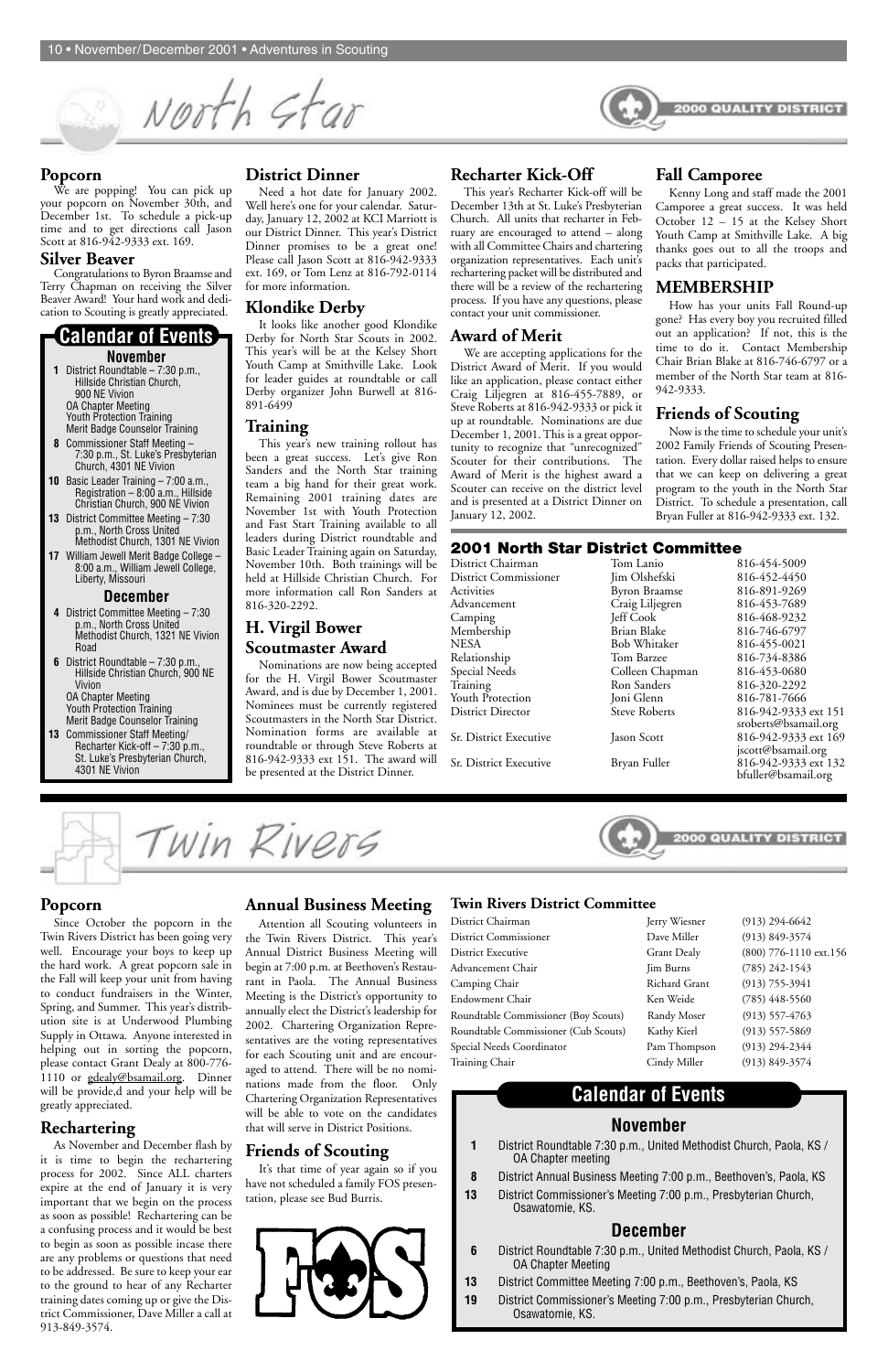Trails West

**November 1** District Roundtable; Center of Grace, 520 South Harrison, Olathe. 7 p.m.

**15** Dist. Eagle Boards of Review; Jesus Christ Church of LDS,

7845 Allman, Lenexa. 6:30 p.m. (Please arrive 15 mins. early)

**21** District Committee Meeting; Center of Grace, 520 South Harrison,

Olathe. 7 p.m.

**28** District Commissioner Meeting; Center of Grace, 520 South Harrison,

Olathe. 7 p.m.

**December 6** District Roundtable, Center of Grace, 520 South Harrison, Olathe. 7 p.m.

**19** District Committee Meeting, Center of Grace, 520 South Harrison,

Olathe. 7 p.m.

**20** Dist. Eagle Boards of Review, Jesus Christ Church of LDS,

7845 Allman, Lenexa. 6:30 p.m. (Please arrive 15 mins. early) **26** District Commissioner Meeting, Center of Grace, 520 South Harrison,

Olathe. 7 p.m.

**Calendar of Events**

#### **Rechartering**

As stated in last month's issue of *Adventures in Scouting*. The Big Muddy District **will not allow any lapsed or dropped units!!!!!!!!** This means you. There is absolutely no reason whatsoever to turn in your charter late. If you need any assistance, call your unit Commissioner or your Assistant District Commissioner. That's what they're there for, to help you with these kinds of problems. If you don't know who to call, call your district executive, Wes Kramer at (816) 942-9333 ext. 118. Contrary to popular belief, he is there to help you as well.

### **Venture Leader Training**

The new training continues this month with Venture Leader Training. If you are a Venture Crew Advisor, trained or not, you are more than welcome to attend this training. At the time of this writing, there has been no decision on the time or location. Hopefully, by the time you read this you will already have received a letter detailing that information. We are striving for, at the very least, to have 60% of all leaders in the district trained by the end of 2002. So, please show up if you are in need of Venture Leader Training. If you need any other kind of training, please contact your district executive.

#### **Fall Round Up**

Thanks to all packs who participated in this years' Fall Roundup. With your recruitment efforts we hope to achieve Quality District status once again. It is volunteer leaders like you that keep Scouting alive. You open the door for new boys to experience the magic that is Scouting. Thank-you.

If your unit still has recruiting to do, please continue. As you know, the fall is the traditional time to recruit, but any time is a good time to recruit a new scout! Also, if you still have applications that have not been turned in, please call your district executive. Don't sit on them until you recharter. Those new boys must be registered **immediately**!



# **Popcorn 2001**

If you did sell popcorn, thank you and remember that the sale ends November 11th, all orders are due to the Council Service Center by November 14th, and you may pick up your popcorn on Friday, November 30th or Saturday, December 1st.



# **November**

- **6** Roundtable; 7:30 p.m., Lexington Senior Center
- **14** Commissioners Meeting, 7:30 p.m., The Marten's Residence
- **17** Venture Leader Training, Details forthcoming
- **22** District Committee Meeting, 7:30 p.m., Wellington American Legion

### **December**

- **4** Roundtable, 7:30 p.m., Lexington United Methodist Church
- **12** Commissioners Meeting, 7:30 p.m., The Marten's Residence
- **20** District Committee Meeting & FOS Kick-Off, 7:30 p.m.,Wellington American Legion

# **Calendar of Events**

#### **Football & Recruiting, It's A Winning Combination**

By now, it's the fourth quarter, and time is running out to get new boys in for the year. We have had great success in getting new youth recruited, but are all of those boys registered? Don't drop the ball now! If you need to get those in, please do so soon. If you need help with or need more applications for a flood of new boys, please call Chad Wyancko at (816) 942-9333 ext. 162. He is willing to make this just a little bit easier for you. And for those that have not recruited, call Chad for help and ideas for your growing unit. It's not to late. Call Chad…NOW!!!

#### **Volunteer Positions Needed!!**

Volunteers are the life-blood of Scouting, and we need your assistance. The Trails West District Committee still needs members to join its team. We still have the position of Camping and Outdoor Promotions Chair that still needs to be filled.

There is always a need to find volunteers that are interested in helping with training, camporees, finance, program and our first rate commissioner staff. If you, or know of someone that have thought about serving above the unit level, or just have the need to help Scouting, the district can always find a place for you. Please contact Chad Wyancko at (913) 942-9333 ext 162, let him know what your talents are so you can get started today.

#### **2002 Friends of Scouting**

Friends of Scouting 2002 is getting ready to go into overdrive. As a district, we have an opportunity to show our support of the Scouting Program. Friends of Scouting is a vital part of our program. It helps to support our leaders with vital training, keeping both Naish and Bartle Scout Reservations up to high standards of fun for our summer camp and providing help in many areas like camp fees, uniforms and registration fees for those that need it. These and many other areas is where your money is needed.

We ask that you schedule your presentation between November 2001 and February 2002 during Pack Blue and Gold Banquets and Troop Courts of Honor. Schedule your presentation now so we will be able to plan for a successful presentation to ensure a great year of Scouting! Please call Chad Wyancko at (816) 942-9333 ext. 162 to schedule your presentation.

#### **New Adult Training**

There are always opportunities for new leaders to get trained for their job. With the new training already out to the units, it's now time for those leaders who are not trained to be so. Also, there is a need for trainers on the district training team. These are vital for good trainings to happen. Please contact Joe Ogilvie at 913.492.3880 for more information.

#### **Public Recognition for Trails West Pack**

For the fifth year in a row Cub Pack 3388 has taken 1st place in the Student Organization Float category in the Annual Gardner City Parade. With this float, they also took the Grand Float Award. Let's give Pack 3388 a 'round of applause.

Send more information about good things going on in your unit to Chad Wyancko, District Executive for recognition in Adventures In Scouting!!

#### **INFORMATION TO GET QUESTIONS ANSWERED**

Please call us with your questions. We are here to help you and your unit thrive!!

| District Vice Chair                      | Keith Koenigsdorf | 913.894.8948 |
|------------------------------------------|-------------------|--------------|
| <b>District Commissioner</b>             | Doug Strieby      | 913.764.0547 |
| District Membership Chair                | Janice DeSalvo    | 913.393.0005 |
| District Finance Chair                   | Pat Smith         | 913.338.3690 |
| District Program Chair                   | Ed Hedges         | 913.768.1420 |
| District Training Chair                  | Joe Ogilvie       | 913.492.3880 |
| District Advancement Chair               | Gene Bellner      | 913.894.8822 |
| District Activities Chair                | Dave Elsey        | 913.829.4594 |
| <b>Boy Scout Roundtable Commissioner</b> | James Osbourn     | 913.599.1679 |
| Cub Scout Roundtable Commissioner        | Dee Creath        | 913.764.0395 |
| District Executive                       | Chad Wyancko      | 816.942.9333 |
|                                          |                   |              |

| Keith Koenigsdorf | 913.894.8948 |
|-------------------|--------------|
| Doug Strieby      | 913.764.0547 |
| Janice DeSalvo    | 913.393.0005 |
| Pat Smith         | 913.338.3690 |
| Ed Hedges         | 913.768.1420 |
| Joe Ogilvie       | 913.492.3880 |
| Gene Bellner      | 913.894.8822 |
| Dave Elsey        | 913.829.4594 |
| James Osbourn     | 913.599.1679 |
| Dee Creath        | 913.764.0395 |
| Chad Wyancko      | 816.942.9333 |
|                   |              |

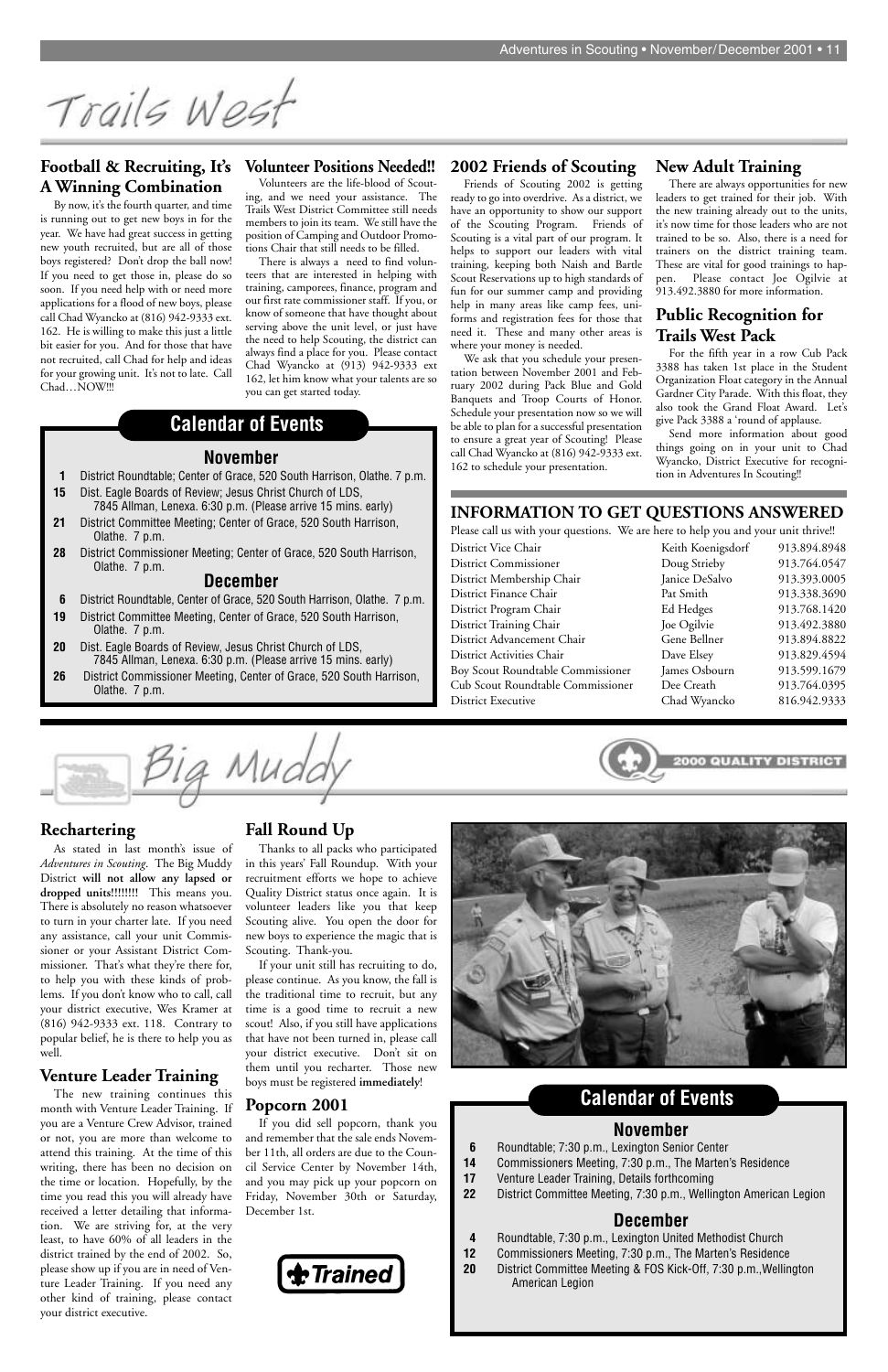Red-Tailed Hawk

#### **2001 POPCORN SALE HIGHLIGHTS**

- Unit profit of 30%. Units that attend training get 32% profit, an extra 2%!
- Sale ends November 11. Orders due to the Council Service Center by November 14.
- Popcorn pickup on November 30 or December 01 at Seaton Van Lines, 15765 S. Keeler in Olathe.
- For Questions or more information please contact Jason Ballew at (816) 942-9333 ext. 182 or this year's Popcorn Colonel, Eirene Shipley-Oliphant at (913) 782-7948.

#### **Be Prepared for FOS 2002**

Friends of Scouting 2002 is getting ready to kickoff another exciting campaign. Thank you to all the packs and troops that supported the Friends of Scouting 2001 Campaign and to all the presenters for their enthusiasm. We are asking you join in and help support the Scouting Program once again by scheduling your unit presentation.

We ask that you schedule your presentation between November 2001 and February 2002 during Blue & Gold Banquets and Courts of Honor. Please contact Jason Ballew at (816) 942-9333 x182 or *jballew@bsamail.org* to schedule your presentation.

#### **Quick Communication**

If anyone wishes to receive immediate up to date information regarding the District please join the Red-Tailed Hawk District Email Directory. Send your email address to David Weerts at *bsaeagle75@yahoo.com* and you shall be in "the loop".

#### **KEEP THIS INFO CLOSE!** *IMPORTANT PHONE NUMBERS TO ANSWER YOUR QUESTIONS*

| District Chairman                  | <b>Bill Cheek</b>   | $(913) 897 - 0309$  |
|------------------------------------|---------------------|---------------------|
| <b>District Commissioner</b>       | <b>Buzz Shepard</b> | $(913) 829 - 1924$  |
| District Vice-Chair                | Mark Towster        | $(913)$ 897-3094    |
| District Finance Chairman          | Steven Geiger       | $(913) 851 - 8552$  |
| District Program Chairman          | Jeff Wandtke        | $(913) 764 - 8413$  |
| District Training Chairman         | Judith Day          | $(913) 782 - 9046$  |
| District Camping Chairman          | John Jones          | $(913) 897 - 5567$  |
| District Membership Chairman       | Nancy Chapman       | $(913) 829 - 0366$  |
| District Advancement Chairman      | Hal Schmidt         | $(913) 897 - 2154$  |
| <b>BSA Roundtable Commissioner</b> | Dave Weerts         | $(913) 829 - 1321$  |
| Cub Roundtable Commissioner        | Paula Champion      | $(913) 764 - 9482$  |
| <b>District Executive</b>          | Jason Ballew        | (816) 942-9333 x182 |

| Cheek          | $(913) 897 - 0309$  |
|----------------|---------------------|
| Shepard        | $(913) 829 - 1924$  |
| <b>COwster</b> | (913) 897-3094      |
| n Geiger       | $(913) 851 - 8552$  |
| Wandtke        | $(913) 764 - 8413$  |
| h Day          | $(913) 782 - 9046$  |
| Jones          | $(913) 897 - 5567$  |
| y Chapman      | $(913) 829 - 0366$  |
| Schmidt        | $(913) 897 - 2154$  |
| Weerts         | $(913) 829 - 1321$  |
| u Champion     | $(913) 764 - 9482$  |
| Ballew         | $(816)$ 942-9333 x1 |



The 2001 Popcorn sale is currently underway. The training, which began the sale in Pelathe was conducted on September 27, 2001. However, if you were unable to attend this training and want to sell popcorn please call Curtis Harris at 1-800-776-1110. This is an easy way of ensuring your unit has enough money to provide a quality program for the unit. The campaign promises to be more profitable to units than ever before! All units that participate in this year's sale will earn 30% profit on all containers sold or 32% if your unit had representation at one of the Council's Popcorn Training sessions. Pelathe's popcorn sale timeline is as follows:

#### *FIRST EAGLE SCOUTS FROM NEW DISTRICT*

Three proud young men became the very first Eagle Scouts in the new Red-Tailed Hawk District. Andrew Addington of Troop 315 successfully passed his Board of Review at Summer Camp. Seth Lorimer from Troop 222 and Collin Kitzerow of Troop 324 passed their Board of Reviews at the first regularly scheduled Red-Tailed Hawk District Eagle Board of Reviews. Congratulations to all three of these new Eagles and let's look forward to many more as the future unfolds. Also a special thanks to Hal Schmidt, the Advancement Chairman, and his fine team, Mike Dishman and Robin Rafiner.

> Renewal Period is attending the Information Meeting on Charter Renewal scheduled for November 15th at Lansing High School. We will provide those in attendance with the basics on how to complete their charter paperwork accurately and on time.

## **2001 Popcorn Sale**

- Sale starts Saturday, November 3, 2001
- Sale ends Sunday, December 2, 2001
- Popcorn orders are due into the Council Office on Monday, December 3, 2001
- Popcorn pick-up will be Saturday, December 8, 2001

#### **It's Charter Renewal Time**

Information on how your unit can renew its charter on time and without mistakes will be discussed at the November and December Roundtables.

#### **Award of Merit**

As a reminder, the District Award of Merit is the highest recognition that a District can bestow upon one of its volunteers. If you know someone who is deserving of this prestigious award, pick-up a nomination form at any District meeting. Once the form is completed, simply turn it into the Council

Service Center by December 1, 2001.

#### **Seasonal Wishes**

The Pealthe District wishes to extend a heartfelt expression of thanks for all you do to make Scouting a reality in Douglas County. Take the time, during this holiday season, to count your blessings.

# **Membership Inventory**

During the month of November, the commissioner staff will be calling all units to conduct a membership inventory. This will help us to ensure our membership integrity as well as membership accuracy.

# **2002 Friends of Scouting** Thanks to the efforts of Wayne Deavers,

our Family Chairman, the Pelathe District has already scheduled and conducted several Family FOS presentations. However, we want 100% of our Packs, Troops, and Venture Crews to participate in 2002. Therefore, we need each pack, troop, and crew to appoint a parent or member of its committee to serve as their FOS unit captain (point of contact for Friends of Scouting). This person will be responsible for attending the

#### **Scouting Extravaganza**

The Greater Lawrence Second Annual Scouting Extravaganza was held on Saturday, August 18, 2001 with participation from both the Boy and Girl Scout councils. Each unit set-up a demonstration for the public and fellow Scouts. Demonstrations included a bridge built with lashings, first aid, rocketry, pioneering, ax throwing, mountain man, adventure cooking, as well as many others. Units from the Pelathe District participation included Cub Scout Packs 3051, 3052, 3057, 3058, and 3059. Boy Scout Troops 52, 53, 55, 59 and 158 had displays, as did Venturing Crew 2055. Also, the Lawrence Fire Department made an appearance with a fire truck. Other displays were set up by Free State High School Biology Club and Streamlink. Approximately 300 people attend this annual event which included free food and information on how to join Scouting. Several units have reported that they gained members and adult leaders as a result of this event.

# **Charter Information Meeting**<br>The first step to a successful Charter

# **100% Boys' Life**

Does every family in your unit have Boys' Life? If not, the charter renewal period is an excellent time to promote the importance of Boys' Life to the youth and parents within your unit. Boys' Life is not only a program enhancement, but also a source of useful information for youth of all ages. I encourage every unit within the Pelathe District to strive for 100% Boys' Life.

**1** Cub/Boy Scout Leader Roundtable; 7 p.m. Commissioner Staff Meeting;

6 p.m.

**15** District Committee Meeting

## **December**

# **November Calendar of Events**

**6** Cub/Boy Scout Leader Roundtable; 7 p.m. Commissioner Staff Meeting; 6 p.m.

**9** Brommelsick party **20** District Committee Meeting; 7 p.m.

Family FOS Kickoff, confirming the date of the FOS presentation (usually conducted at a Blue and Gold Banquet, or Court of Honor). Also, this person will help to follow-up with all families within the unit to ensure that everyone has the opportunity to contribute to Scouting. If your unit has scheduled its Blue and Gold Banquet or Court of Honor, please call Curtis Harris at 1-800-776-1110 with the date so we can plan to have a trained FOS presenter present.

#### **RECOGNITION OF DISTRICT PATCH DESIGNER AND NAME**

At the October Roundtable, Eagle Scout Dan Dishman was formally recognized for his outstanding patch design for the new Red-Tailed Hawk District. Also, thank you to Joseph Addington, Committee Chairman of Troop 315, who submitted the name that was chosen, Red-Tailed Hawk. Thanks again to both of these fine Scouters and their creativity.



#### **November**

- **1** Roundtable at 7:00 P.M.
- **6** Cub Scout Training
- **13** Cub Scout Training
- **14** Popcorn Orders Due to Council
- **15** Eagle Board of Reviews, 1st Session at 6:30 P.M.
- **29** District Committee Meeting
- **30** Boy Scout Training, Committee Job Specific

#### **December**

- **1** Boy Scout Training, Scoutmaster and Assistant Scoutmaster Specific
- **6** Roundtable at 7:00 P.M.
- **20** Eagle Board of Reviews, 1st Session at 6:30 P.M.
- **25** MERRY CHRISTMAS
- **27** District Committee Meeting



# **Calendar of Events**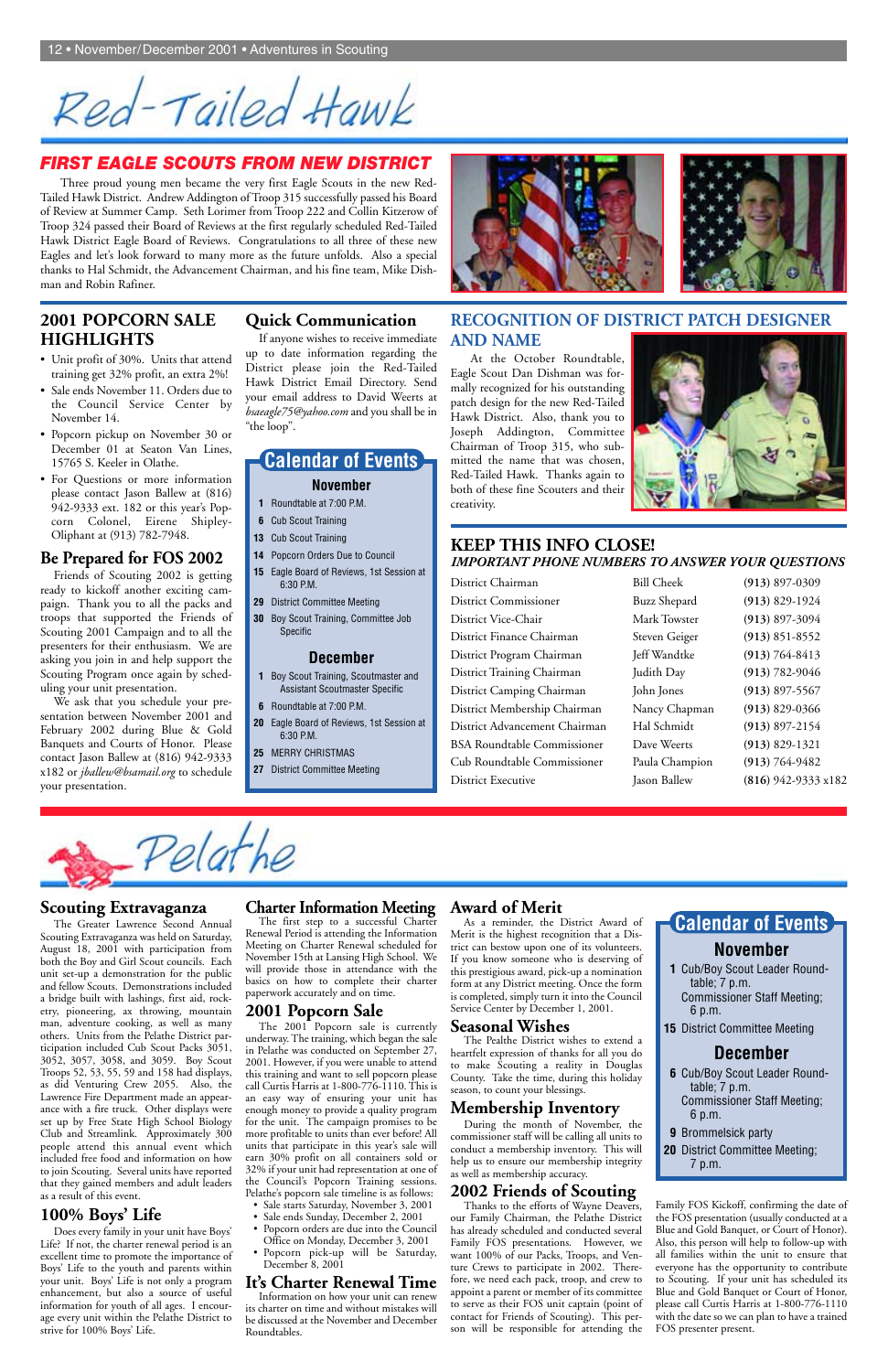Trailhead

# **November**

- **1** District Roundtable at Village Presbyterian Ed. Center 99th & Mission Rd.
- **14** Popcorn Orders Due to Council
- **15** Eagle Board of Review
- **22** Happy Thanksgiving Scout Office closed
- **23** Scout Office Closed
- **29** District Committee Meeting @ Rolling Hills Presbyterian Church
- **29** Commissioner's Meeting @ Rolling Hills Presbyterian Church

# **December**

- **6** District Roundtable @ Village Presbyterian Ed. Center
- **12** Council Friends of Scouting Kick-off
- **20** Eagle Board of Review
- **24** Scout Office Closed
- **25** Scout Office Closed
- **31** Scout Office Closed



**Calendar of Events**

#### **KEEP THIS INFO CLOSE!** *IMPORTANT PHONE NUMBERS TO ANSWER YOUR QUESTIONS*

|  |  | IMPORIAN I PHONE NUMBERS TO ANSWER TOUR QUESTIONS |  |  |  |  |  |  |
|--|--|---------------------------------------------------|--|--|--|--|--|--|
|  |  |                                                   |  |  |  |  |  |  |

| District Vice Chair                                                                | Gus Meyer             | $(913) 642 - 3209$        |  |  |  |
|------------------------------------------------------------------------------------|-----------------------|---------------------------|--|--|--|
| <b>District Commissioner</b>                                                       | <b>Forrest Bolles</b> | $(913)$ 438-3637          |  |  |  |
| District Training Chairman                                                         | Mickie Hodapp         | $(913)$ 383-2316          |  |  |  |
| Program Chairman                                                                   | Marc Elkins           | $(913)$ 897-2857          |  |  |  |
| Membership Chair                                                                   | Barb Spellman         | $(913) 894 - 9229$        |  |  |  |
| Advancement Chair                                                                  | Herb Strain           | $(816)$ 941-8614          |  |  |  |
| Camping Chair                                                                      | Chuck Even            | $(913)$ 649-3836          |  |  |  |
| Activities Co-Chair                                                                | Dave Gurwell          | $(913)$ 381-3928          |  |  |  |
| Activities Co-Chair                                                                | Rusty Wooldridge      | $(913) 648 - 6748$        |  |  |  |
| Venturing                                                                          | Scott Worsham         | $(913)$ 381-4082          |  |  |  |
| Boy Scout Roundtable                                                               | Dean Carlson          | $(913)$ 681-2852          |  |  |  |
| Cub Scout Roundtable                                                               | Louise Rinke          | $(913)$ 897-4775          |  |  |  |
| Extensions for your District Executives of the Trailhead District @ (816) 942-9333 |                       |                           |  |  |  |
| Roger Hoyt                                                                         | ext. 146              | District Director         |  |  |  |
| Ross Pfannenstiel                                                                  | ext. 164              | <b>District Executive</b> |  |  |  |

# **PACESETTER**

*Troop 10 has challenged the Trailhead Units to see who can be the next unit to have their Friends of Scouting Presentation. Troop 10 has set the pace for the rest of the District. They were the first unit to conduct a presentation back on September 17. We're off and running!*

#### **It's never too early**

It's never too early to start thinking about Day Camp. We've been planning for 2002 since before Day Camp 2001 ended. In case you haven't heard yet, Pat Harvey and Paul Whatley have accepted the responsibility of being the Co-chairs for Day Camp 2002: American Treasures. They are always on the lookout for help. If you are interested in helping, let them know. Thank you in advance to Pat, Paul and all the staff who have much planning ahead of them.

#### **MARCH AND APRIL RECHARTERS**

For Units who recharter in March and April, please have a representative from your unit attend recharter training at the December or January Roundtables. You will receive your packet and instructions on how to complete the re-charter process. This will help for a smooth re-charter process.

#### **Attention District Committee!**

Don't forget there will be no District Committee Meeting in December. Enjoy the Holidays.

#### **District Commissioner Important Information!**

Did you know that you have your own personal Unit Commissioner for your specific pack or troop? This commissioner is trained to assist and help with your unit questions or concerns. Please make your leaders aware of their commissioner so that they may better serve your unit. For more information on who your Unit Commissioner is please contact Forrest Bolles, Trailhead District Commissioner at **(913)** 438- 3637. Unit Commissioners can play a vital role in helping units to grow and be successful for the future and to assist you in the present.

#### **What did you do this summer?**

Many people spent this summer on the trails of the Philmont Scout Ranch. Many spent time horseback riding, hiking, camping, etc. Whatever they did, they were having a good time. But, a special thank you goes out to our very own District Commissioner, Forrest Bolles. He spent time at Philmont as well, but he spent a



lot of time in the classroom. Forrest was invited to be a trainer for some of the Commissioner training classes. So, instead of taking the training, he was teaching the training. What an opportunity! Congratulations Forrest. (The Scouters in the picture, front then back from left to right, are: Dalene Rosin, Myrna Frost, Barbara Lalk, Glenna Greenburg, R.D. Hall, Marvin Sands, Ben Lalk, Wayne McNabb, and Forrest Bolles)

#### **Tiger Cub Day at the Zoo**

Rooooaaaaar! TIGER'S HAVE ESCAPED THE ZOO! This year's program included fun, face painting, candy, and so much more. Thank you to all the packs that came out and participated in all the festivities, we had a great time. A big THANK YOU goes out to all the volunteers who came out to help staff the activities. It's a great day to see all the districts join in and have such a great time.



#### **Be Prepared for FOS 2002**

Friends of Scouting 2002 is getting ready to kick off another successful campaign. Are you prepared? Thank you to all the units who participated in Friends of



Scouting 2001. We could not offer such a quality Scouting program without your support. A Thank you also goes out to all of our presenters who volunteered the time to do the presentations. Together, we made FOS 2001 successful. So we are asking that you join in and help to support the Trailhead

Scouting Program once again in scheduling your Presentation.

We ask that you schedule your presentation between November 2001 and February 2002 during Pack Blue and Gold Banquets and Troop Courts of Honor. Schedule your presentation now so that we will be able to plan for a successful presentation to ensure a great year of Scouting! Please call our Family FOS chair, Debra Howell, at 913-491-4779 or Ross Pfannenstiel at (816) 942-9333 ext. 164 to schedule your presentation. Thank you to everyone for your support.

#### **2001 POPCORN SALE HIGHLIGHTS**

- Sale ends Sunday, November 11th
- Orders due to Council Service Center, November 14th
- Popcorn pick-up Friday, November 30th or Saturday, December 1st
- For more information, please contact our popcorn chair KimBerly Keyser at 913-685-9459 or Ross Pfannenstiel at 816-942-9333 ext. 164

#### DATE: November 30, 2001-December 1, 2001

Time: Nov. 30: 2:00 p.m. - 5:00 p.m. Dec. 1: 8:00 а.т. - 12:00 р.т.

TRAILHEAD DISTRICT **ILHEAD DISTER** 

end

**Harle Hanks Distribution Warehouse** 7801 Nieman Rd.

I-35 to 75th street exit. West on 75th street, go to Nieman. South on Nieman, go to 78th street. East on 78th (between Carquest and Harte Hanks Office) go straight through cui-de-

# *HAPPY HOLIDAYS*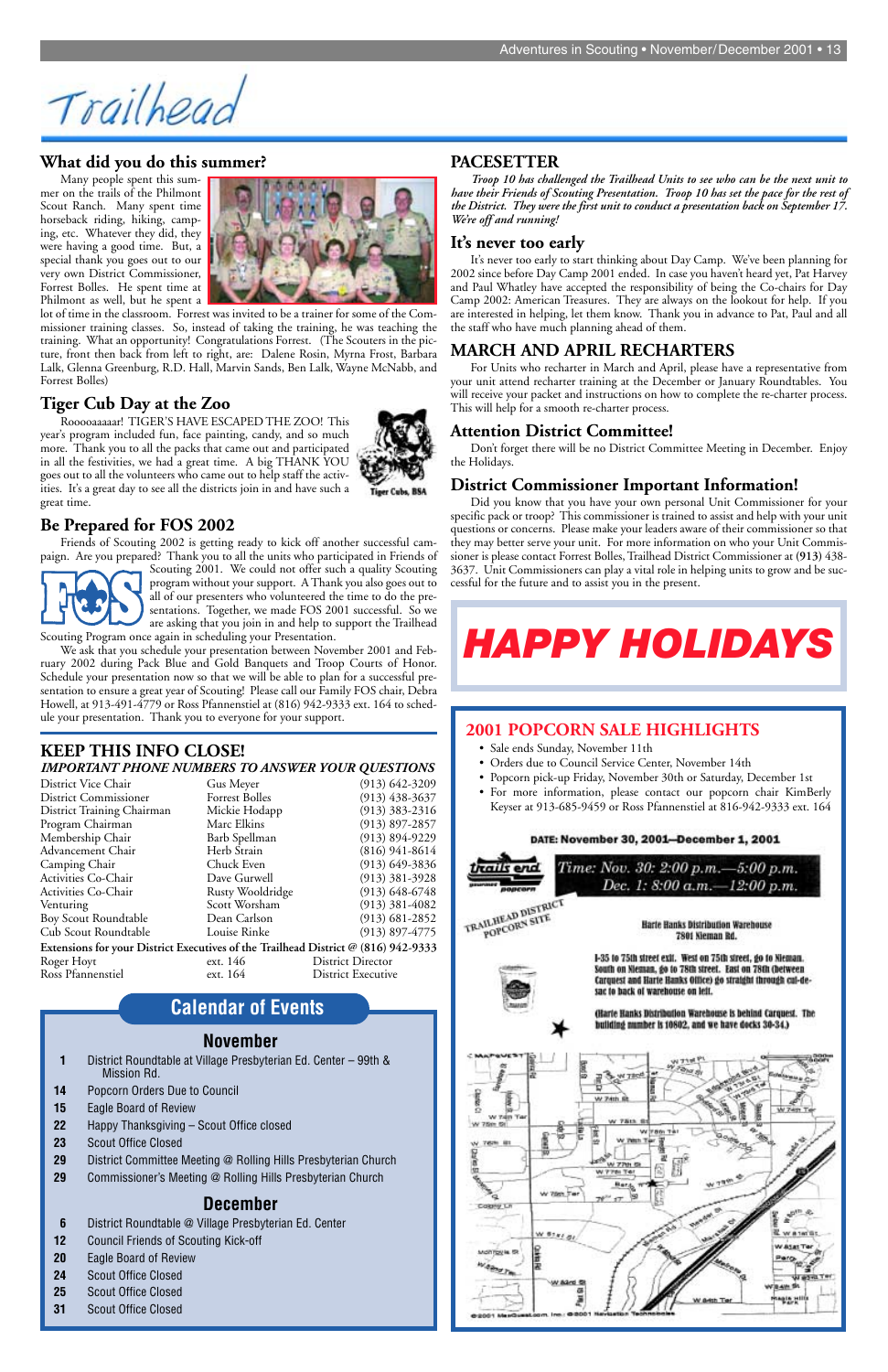

District Commissioner: Ken Zelk B816-373-4800 Vice Chair of Operations: Ron Karst H816-229-6381 Vice Chair of Program: Marvin Sands H816-373-1212 Vice Chair of Hum.Res: Aaron Guest B816-201-1038 Growth/ Membership Chair: Margaret Johnson H816-373-8213 District Director: Britt Davis B816-942-9333x124 Sr. District Executive: Ken Newkirk B816-942-9333x178 District Executive: Emily Minear B816-942-9333x177

# **BLUE ELK 2000 DISTRICT LEADERSHIP**

District Chair: Dr. David Rock B816-521-2700

#### **Award of Merit**

As a reminder, the District Award of Merit is the highest recognition that a district can bestow upon one of its leaders. If you know of someone whom you feel is deserving of this prestigious award, pick-up a nomination form, complete it and turn it into the Council Service Center. The deadline for receiving nominations is December 3. 2001.

#### **Recruiting Takes Everyone's Best Effort**

Take a moment to reflect on your unit's presentation to new prospective youth members and their parents. Were all of the leaders and boys in uniform? Were the youth and parents made to feel welcome when they entered the room of your presentation? Was it informative and representative of a quality Scouting program? Or was it uninformative, chaotic, and generally not a good impression? Recruiting takes everyone's best effort! This is an excellent opportunity to encourage youth and their parents to join the Scouting program. However, if our general appearance and presentation was not representative of the values of Scouting, then we may have missed a golden opportunity.

Having said that, recruiting does not stop here, but continues year 'round. Do you know how to add more youth members to your unit's roster? If your unit needs assistance with a recruiting activity or open house, call your District Executive at 816- 942-9333 for some exciting ideas.

#### **Friends of Scouting**

As the New Year approaches, we are gearing up for another Friends of Scouting Campaign. Each unit is asked to host a 10 minute presentation at its Blue and Gold Banquet, Court of Honor, Parents' Night or Pack meeting during the months of December through March. We need the support of the entire district to achieve success and to ensure that the quality of Scouting that we have become accustomed to will continue uninterrupted and without compromises. If you know when your unit will be having one of the meetings listed above, contact Marvin Clay at 816-942-9333, ext 165.

#### **Roundtable**

Roundtables are a form of commissioner service and supplemental training for volunteers at the unit level. It serves as a source of information on events and training, and an opportunity to share experiences and enjoy fellowship with other unit leaders. Roundtables provide unit leaders with skills, techniques, and program ideas to enhance the quality of their meetings. Having said that, roundtables are held on the first Thursday of every month at 7:00 p.m. The location for the roundtable is Robert Clark Middle School in Bonner Springs, Kansas. Please make an effort to participate in these informative sessions, which are designed to assist unit level leadership in program developing. (November – Youth Protection, December – Guide to Safe Scouting).

#### **Popcorn**

The 2001 popcorn sale is currently underway. All units should be aware the sale ends November 11th and that the orders are due to the Council Service Center by November 14, 2001. Don't for-



#### FALL ROUND-UP **CHRISTMAS CRAFTS** BLUE AND GOLD **Calendar of Events CHRISTMAS CRAFTS FOR CUBS**

get to include your unit's settlement form, and prize order form. The delivery date is Saturday, December 1, 2001. We will operate on a schedule. Coleman Equipment has graciously offered their warehouse for our Distribution site. (This location is off Highway 7, just south of the Kaw River in Bonner Springs, Kansas). Contact Rhonda Herdman to make your appointment for pick up at 913-788-9714.

#### **Charter Information Meeting**

The first step to a successful Charter Renewal period is attending the Charter Information Meeting on November 1, 2001 at Clark Middle School. Every unit must have someone present at this important feature of roundtable. Charter Renewal is not just a time of re-registering the youth and adults in your unit. it is a time of receiving and sharing information with the District and Council.

#### **Membership**

School Nights and Troop Open Houses have concluded, and youth have joined the Scouting membership ranks. Are the applications still riding around in your trunk, or on your desk in a folder, or have you turned in the money and applications in to the Council Service Center for processing? If you have not turned in applications of youth or adults that recently joined your unit, do so immediately. Do not wait until the Charter Renewal period.

### **Annual Leaders' Recognition Dinner**

Please plan to attend this year's Kaw District's Leaders' Recognition Dinner scheduled for Saturday, January 26, 2002. The dinner will be held at the Maywood Community Church in Piper, Kansas. The doors will open at 6:00 pm, with dinner beginning at 7:00 pm. At this dinner, we will recognize our Award of Merit Recipients. Registration forms will be mailed to all registered leaders by the end of November 2001. We encourage all units to join us for an evening of fun, food, and fellowship.

#### **November**

- **1** Roundtable 7:30 p.m. at Bingham 7th Grade Center
- OA Chapter Meeting Held at Roundtable 7:30 p.m.
- Youth Protection Training Held at Roundtable 7:30 p.m.
- Merit Badge Counselor Training Held at Roundtable 7:30 p.m.
- **2** POW WOW 8 a.m. at Truman High School, Independence, MO
- **8** Commissioners Meeting Liberty Street
- Community of Christ 7:30 p.m.
- **17** Advancement Seminar 9 a.m. at Beacon Heights Community of Christ

#### **December**

- **1** CHRISTMAS CRAFTS FOR CUBS 9 a.m. To Noon at The Family Life Center
- **4** BLUE AND GOLD WORKSHOP 7 p.m.- 9 p.m.
- **6** ROUNDTABLE Bingham 7th Grade Center 7:30 p.m. – Recharter Turn-in
	- OA CHAPTER MEETING Held at Roundtable 7:30 p.m.
- **13** All Units 2002 Recharter TURN-IN, Liberty St. Community of Christ 7:30 p.m.
- **25** MERRY CHRISTMAS!
- **31** HAPPY NEW YEAR!

We are nearing the end of the year, but this does not mean we should stop recruiting. It is our mission to give every boy the opportunity to join Scouting. In order for us to complete this mission, we must never cease in spreading the word of Scouting.

#### **POPCORN**

MAKE AN APPOINTMENT TO PICK UP YOUR POPCORN Friday, November 30th between 4 p.m. and 9 p.m. or Saturday, December 1st between 8 a.m. and 10 a.m. Call Emily Minear at 816-942-9333 ext. 177 or see her at Roundtable.

# **2002 RECHARTERING – TIME TO TURN THEM IN!**

Attention all unit leaders and commissioners. It is time for your recharter packets to be turned in. You may do this at Roundtable on December 6th, the Commissioners Meeting/Charter Turn-in on December 13th, or anytime before that. All turn-ins are due at 7:30 p.m.

**WHEN:** Saturday, December 1, 2001 **WHERE:** The Family Life Center

Independence, MO. **TIME:** 9 A.M. TO NOON **COST:** \$2.00 PER BOY

Each Scout will have the opportunity to make up to 10 crafts that he can use for decorations or gifts. Wrapping paper and ribbon will be available to wrap gifts. There will be supplies available for each boy to make two Christmas Cards. Please register by Saturday November 24, 2001. Come and join the fun! QUESTIONS: Please Call Marie @ (816) 373-4392

# **KLONDIKE**

The thrill of riding your sled through a challenging obstacle course is drawing near. Start planning what your team needs to do and look for more information at the November and December Roundtables.

# **BLUE AND GOLD WORKSHOP**

WHEN: Tuesday, December 4, 2001 WHERE: Beacon Heights Community of Christ

TIME: 7 p.m. - 9 p.m.

This workshop is for any adult leader who would like help or acquire new ideas about planning a Blue and Gold Ceremony for your pack. Call Charlene for more information at (816) 795-0180.

# **FRIENDS OF SCOUTING**

It's time to put your heads together and set a date for your Friends of Scouting Presentation. Please let us know the date you prefer and who the appointed coordinator for your unit will be. It is the time for giving to those whom we love and to those less fortunate. What better gift could you give a child than the gift of scouting?

# **QUICK COMMUNICATION**

We, the Beautiful Blue Elk professional staff, are beginning to use e-mail for quick communication with Blue Elk volunteers. If you check your e-mail regularly and have not received anything from the Blue Elk Staff recently, please e-mail Ken Newkirk. By doing so, he will have your correct e-mail address, or you can send it to him so he can add you to the list.

Britt Davis, jdavis@bsamail.org Ken Newkirk, knewkirk@bsamail.org Emily Minear, eminear@bsamail.org

#### **November**

- **1** Cub/Boy Scout Leader Roundtable 7 p.m., Clark Middle School, Bonner Springs, Kansas
	- Charter Information Meeting 7 p.m., Clark Middle School, Bonner Springs, Kansas
- **8** District Committee Meeting 7 p.m., BPU, 300 N. 65th St., Kansas City, Kansas
- **15** Commissioner Staff Meeting 7 p.m., Lansing High School, Lansing, Kansas

#### **December**

- **6** Cub/Boy Scout Leader Roundtable 7 p.m., Clark Middle School, Bonner Springs, Kansas
- **13** District Committee Meeting 7 p.m., BPU, 300 N. 65th St., Kansas City, Kansas
- **20** Commissioner Staff Meeting 7 p.m., Lansing High School, Lansing, Kansas

Blue Elk

# **Calendar of Events**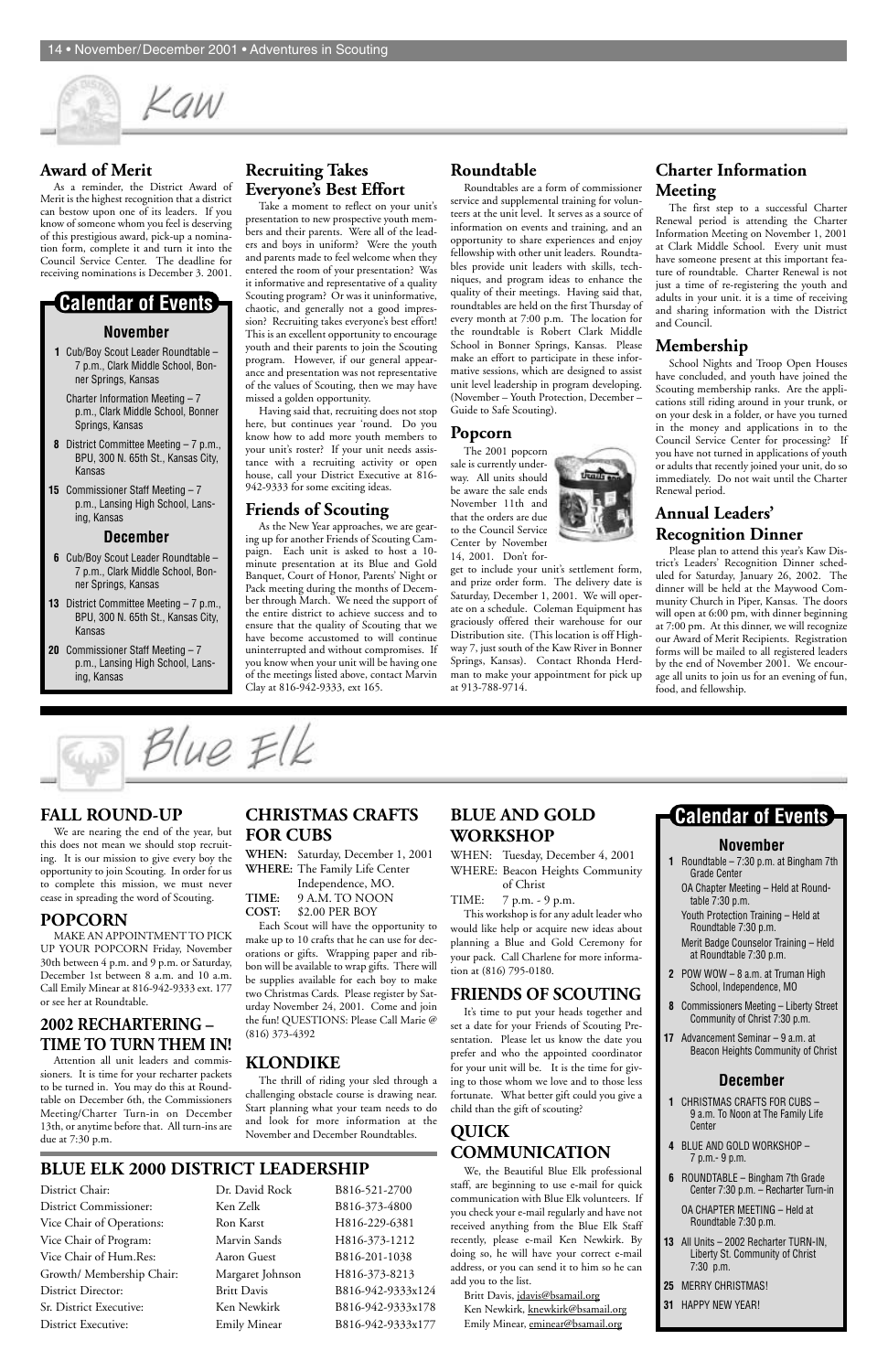#### **Award of Merit and Silver Bear**

The Lone Bear District Award Dinner is right around the corner and now is the time to turn in names of deserving people for the Award of Merit and the Silver Bear. The nomination forms need to be in by December 5, 2001. The Award of Merit is the highest award that a district can award to a volunteer and the Silver Bear is a special award that the Lone Bear District awards to outstanding volunteers.

## **Camporee**

Thank you to all the leaders that helped to put on a great Camporee. The Camporee was held at the Butler Lake on October 12, 13 and 14 and everyone had a great time. A special thank you to John Gaston for all the time and effort he and the other leaders of Troop 238 put into a great event.



#### **FOS 2002**

Now is the time to start thinking about your units Friends of Scouting presentation for 2002. The Friends of Scouting program is the only way we can

keep Scouting strong and to keep offering the program to more and more youth each year. Now is the best

time to set up a time for an FOS Presenter to a pack meeting or a Court of

Honor and have the presentation given to as many peoples as possible. For more info, or to set up your FOS presentation, call Alan Sanders at (800) 776-1110.

#### **2002 Recharter Kick-off**

Each unit in the Lone Bear District is due to rechater in the month of January 2002. We will be having a recharter kick off and training at the November 7th roundtable. Please plan on having a person from your unit in attendance to pick up your recharter packet and we will have people on hand to answer any questions.

#### **Membership**

The Lone Bear District has had a great fall round-up and now is the time to make sure that all the youth that are active in your program are registered in your units. During the month of November you will be getting your recharter packet, which you should check to see that all your youth is on it. If you have some youth not showing up on your charter you need to get an application for them as soon a possible.

I Learning for Life

#### **Excellence Award**

The 2001 National Exploring Excellence Award forms are on hand at the Exploring office. These forms track what each post has done in the past year, and what the post is working on for this current year. We would like to work towards accomplishing one hundred percent of all posts reaching the excellence status. For a post to qualify as a national Exploring Excellence Post, a post must achieve 6 of 10 objectives listed below. The five starred (\*) items are required, plus one additional item = six in total. This is a great way to plan out your year and to have your post recognized for its major accomplishments in Exploring. Let's take time to complete this form and have it turned in to the LFL/Exploring Offices at recharter time.

- \*1. **Training** The Advisor will complete Explorer Leader Basic Training.
- Two-Deep Leadership We will have one or more Associate Advisors trained and active. Coed posts will have men and women as Advisors and/or Associate Advisors. One adult will be assigned the responsibility for Youth Protection Training.
- \*3. **Officers** The post will elect officers, and the Advisor or Associate Advisor will conduct a Post Officers seminar.
- \*4. **Super-activity** The post will conduct an annual super-activity, which is a major trip, activity, or project requiring advanced planning and promotion.
- \*5. **Program** The post will conduct a minimum of two meetings or activities each month.
- 6. **Service Project** We will conduct an annual service project, preferably for the participating organization or the community.
- First Meeting The post will conduct an annual first meeting or other effort to recruit more youth.
- 8. **Participation** We will renew our program with an equal or greater number of youth of the previous year.
- Post Committee An active post committee of at least three volunteers must meet a minimum of four times a year.
- \*10. **On-Time Renewal**  The post will complete its renewal before its current program expires.

**2001 Lone Bear District Committee** Chairman J.C. Smith (H) 660-885-2744 Pow Wow Betty Jones (H) 660-563-5649

Commissioner Randy White (H) 660-687-5694 Executive Alan J. Sanders (W) 800-776-1110 Membership Jim Harmon (H) 816-732-4636 Training Ray Norris (H) 660-747-2796 Nominating Gary V. Cover (H) 660-885-3693 BS Training Ray Norris (H) 660-747-2796 CS Training Mark Koehn (H) 816-850-6935 BS Roundtable B.J. Straw (H) 660-885-6861 CS Roundtable Mark Koehn (H) 816-550-6935 Advancement Gary Cover (W) 660-885-6914 NESA Rick Carleton (H) 660-747-8470 Camping John Gaston (H) 816-297-2216 Special Needs Bob Straw (H) 816-885-6336 Activities Steve Foote (H) 417-646-2651 Venturing Al High (H) 660-885-3529 OA Chapter Advisor Dan Henderson (H) 660-563-2390 Popcorn Joy Lakey (H) 660-747-3996

#### **Charter Renewals**

Exploring Posts complete their renewals at various points in the year, however, a vast majority of our programs renew in the months of October through December. In order to ease the paperwork hassle your post will receive its renewal paperwork at your First Nighter. This will allow you to record your new participants on the traditional sign up roster and account for returning participants on the renewal paperwork. The participation fee for Exploring is \$7 per year and the \$20 post renewal fee. Your Exploring Executive can help you through the process and this will combine all of your year's accounting paperwork into one session. Thank you for your cooperation during this year's renewal process.

Lone Bear

#### **K.C. @ Night Alert**

Mark your calendars for November 9th, 2001. This will be the date for the 2nd Annual "Kansas City at Night". K.C. @ Night is an all night program event, in which 180 teenagers will travel around the city to various job locations to witness what careers occur after hours. We are pleased to announce John Holt of FOX 4 News as our Honorary Chairman for the event. John will lead the effort as we visit the IMAX Theater, hospitals, police stations, sports stadiums, a bowling alley, etc. Promotions for this event will take place during First Nighters this fall.

A price of \$30.00 per person will include a shirt, food, and transportation for the event. The first 180 Explorers that sign up are joining the fun. For more information regarding this event, contact Glen Steenberger at (816) 942-9333, ext. 166. It's time to get excited!

#### **Training**

In order to be successful with any youth program, adult leader training is essential. Specialized courses have been developed to give every Explorer Post Advisor, and every Learning for Life teacher, the required tools to help their young people to get the most out of the program. Training Courses have been reconstructed to last 30- 45 minutes after which you will be better equipped to handle the programming ahead. For more information, or to schedule a personalized course for your organization, please contact Adam Berthot, Exploring/Learning for Life Training Specialist at 816-942-9333, ext. 170 or email: aberthot@bsamail.org

#### **Resources**

Visit our national web-site for all of your program and recognition needs! Please take advantage of this great resource tool! Check it out today at: *www.learning-for-life.org*

#### **Professional Contact Information**

Please call the following representative for any/all of your needs. Call us at (816) 942-9333.

- **Ext. 166 Glen Steenberger (LFL/Exploring Director)** Health/Medicine Cluster
- **Ext. 170 Adam Berthot (Exploring Executive)** Aviation Cluster, Business/Law Cluster, Law Enforcement Cluster,
- Science/Technology Cluster **Ext. 183 - Kelly Hudlemeyer (Exploring Executive)**
	- Arts/Communication Cluster, Fire/Emergency Service Cluster, Public Service Cluster, School Partnerships Cluster



#### **November 6** Roundtable OA Chapter Meeting Commissioners Meeting **11** Popcorn Sale Ends **14** Popcorn Orders Due **27** District Committee Meeting **30** Popcorn Pick-up **December 4** Roundtable OA Chapter Meeting Commissioners Meeting **Calendar of Events**